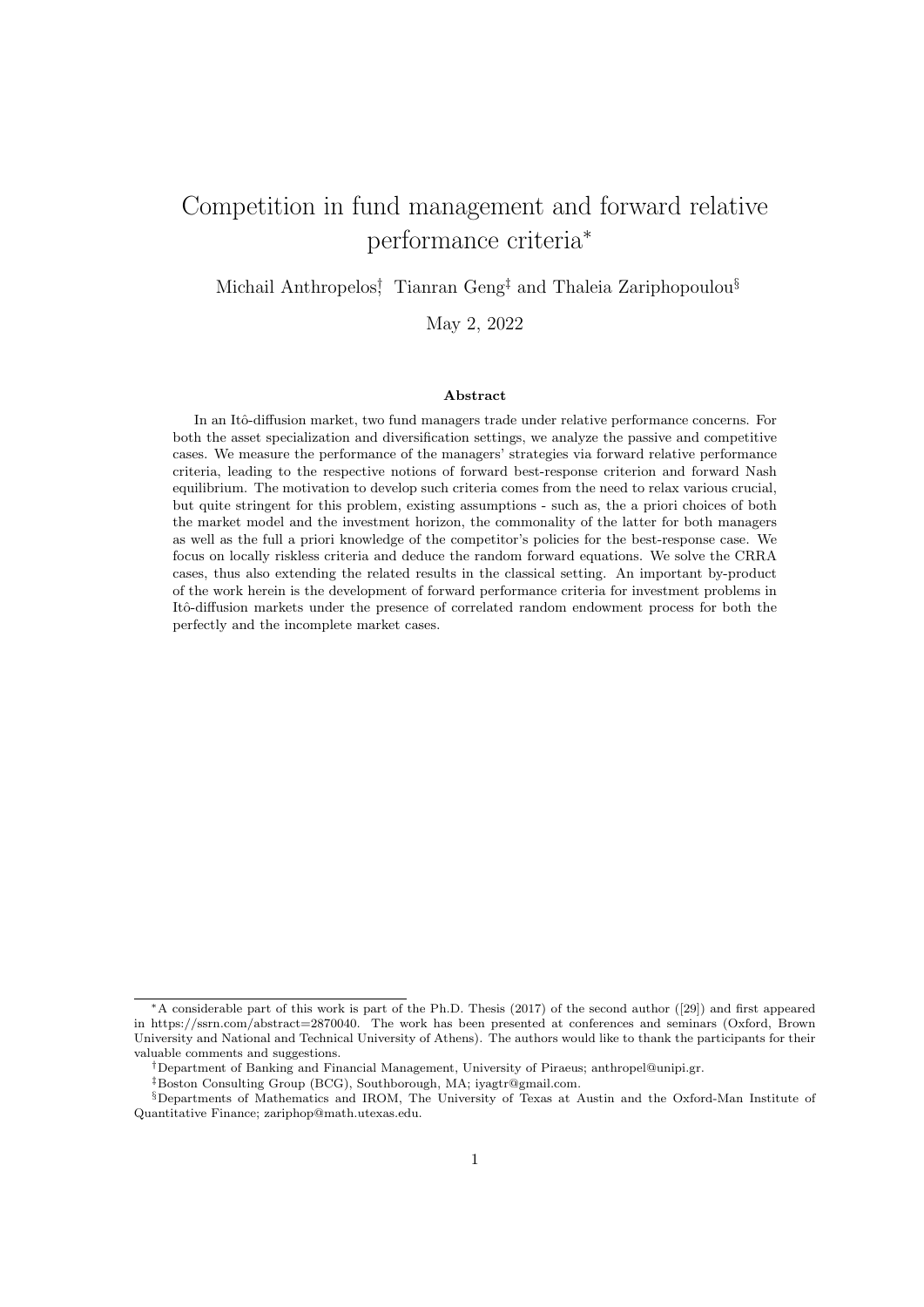### 1 Introduction

Relative performance is of tantamount importance in both the mutual and hedge fund management industries. It impacts a variety of factors spanning from a company's reputation and net cash inflows to the incentive structure and promotion schedule for its managers. Such facts have been very well documented in the finance practice and have been extensively studied in academic research (see, among others, [18, 20, 28, 36, 61]).

While classifying the various kinds patterns of relative performance among managers is rather complex (classification by sectors, asset riskiness, market conditions, business cycles and others), there is a prevailing dichotomy based on asset specialization or asset diversification. In the former, the competing managers specialize in distinct asset classes while, in the latter, they invest in common ones.

Asset specialization stems from a variety of reasons like familiarity with a certain sector, reduction of costs to enhance knowledge of new stocks, trading costs and constraints ([15]), liquidity costs ([66]), and ambiguity aversion ([17, 48]). The above evidence has been well established in the empirical literature ([21, 25, 33]) and has been incorporated in several theoretical models ([2, 27, 44, 65]; see also [7, 21, 33, 44, 45, 63, 64, 66]).

In asset diversification, the motivation is mainly to increase the net money inflows from clients ([10, 22]). This setting is also more suitable to model relative performance concerns against a given benchmark portfolio (typically, a mix of asset classes). In a different direction, asset diversification also occurs in delegated portfolio management, where the role of one manager is replaced by the client ([57]). In a related family of models, it also appears in the so-called "catching up with the Joneses" literature (see [1, 30]).

Relative performance has been also considered in terms of how each manager reacts to the performance of a competitor. This interaction can be passive (best-response) in that the manager takes the competitors' policies as given (arbitrary but fixed) and trades accordingly, without any further interaction (see, among others, [18, 36, 38]). On the other hand, interaction may be also competitive, when managers compete with each other dynamically while investing among the various accounts  $([20, 28]).$ 

Whether managers compete within the same or different asset classes and/or interact in a passive or competitive manner, there are common underlying assumptions that might limit the applicability of the existing theoretical studies. The aim herein is to revisit some of these assumptions, propose an alternative approach, study the related optimization problems and develop a comparative study with previous works. We are motivated to do so not only by theoretical and conceptual arguments but, also, by various empirical works on asset managers' investment strategies and their competition. As we explain below, these empirical studies point out, for example, to dependencies of the observed managers' behaviors to dynamically evolving factors, a dependency that cannot be explained in traditional settings without violating the time-consistent principle; see, among others, [32, 36], where the effects of the current, and possibly non-anticipated, phase of the market on the managers' behavior is discussed.

The first such assumption, present in the existed theoretical models, is that the market model is a priori chosen for the entire duration of the investment activity; for example, [8, 9, 13] choose log-normal models. This step is ubiquitous for solving all underlying terminal horizon expected utility problems under relative performance criteria. However, such model commitment might not be entirely realistic, as model error and model decay occur frequently. Of course, genuinely dynamic model revision may be incorporated (for example, in the context of adaptive control), but then, the intertemporal consistency is not guaranteed, as it is the case in adaptive control models. We also note that even in the popular robust case, widely used to remedy model uncertainty and ambiguity, the existed literature on optimal investment strategies imposes a-priori-chosen restrictions on the plausible family of models (see among others [41]). Similar restrictions are also present in filtering, in that the associated observation process is also pre-chosen. We comment, however, that robust control and filtering models give time-consistent solutions but do not allow for dynamic revision of the family of possible models and the filters, respectively. Furthermore, in the view of related empirical studies, assuming a pre-chosen and fixed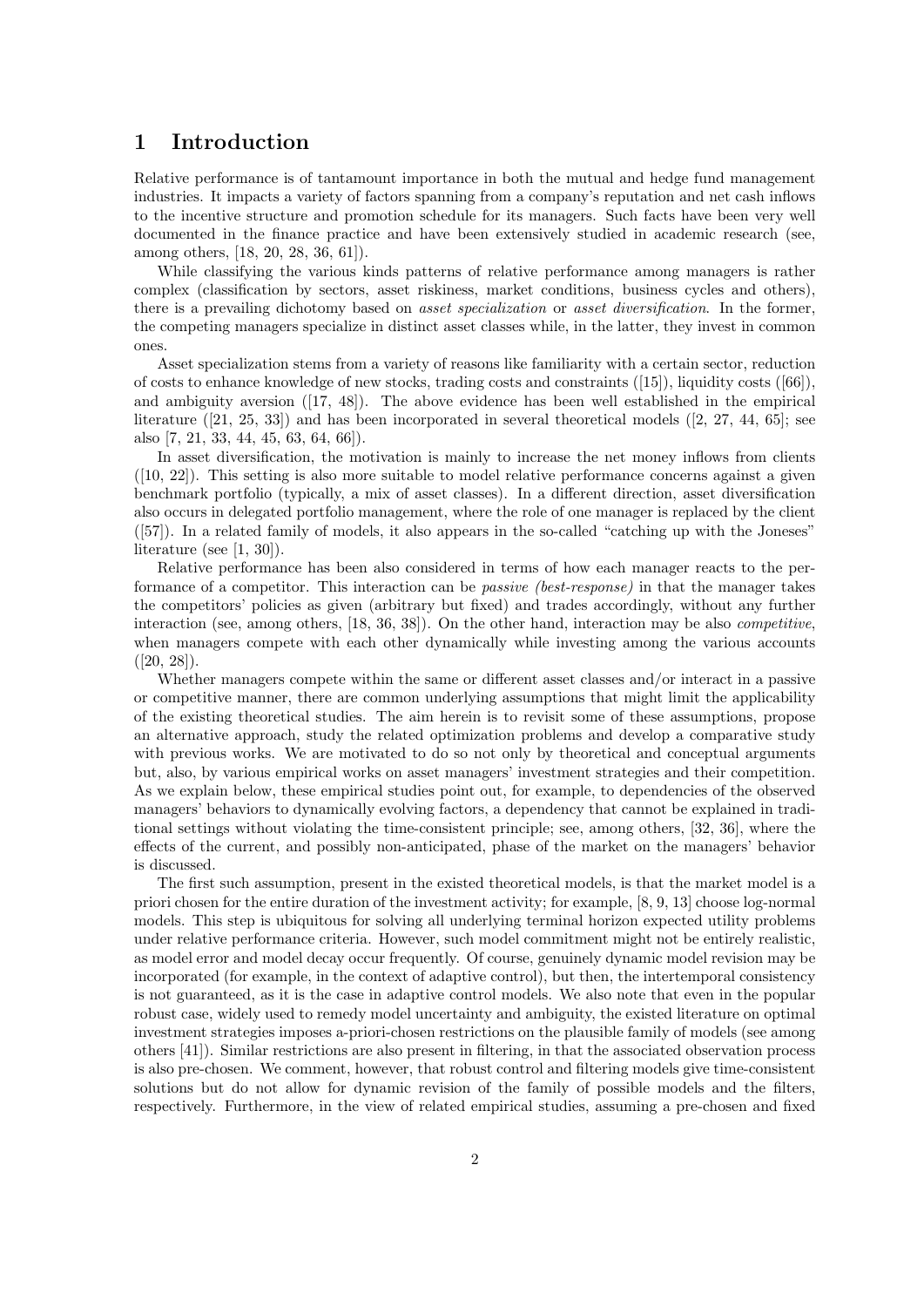market model may be particularly problematic when analysing investments under relative performance concerns. For example, it is shown in [36] that managers' risk-taking attitude and relative performance concerns are heavily affected when the market becomes bull or bear, and such a change might not have been captured in the initial model. Alongside, [23] emphasizes the effect of evolving changes of market's dynamics to the managers' optimal investment, their competition and performance.

The second assumption is related to the choices of the investment horizon and corresponding investment criterion. Regarding the investment horizon, in all existing works, it is assumed that the horizon is i) a single one (finite or infinite), ii) a priori chosen and iii) common across competitors (see, for example, [9, 13, 39]). In practice, however, this is frequently not the case. While it is customary for managers to report their performance at common standardized time intervals (e.g. quarterly, annually), they almost always have internal sub-horizons that depend on company-related factors and which are themselves difficult to model (for example empirical study in [6] indicates that manager's past performance could have a delayed effect to the inflows and outflows and hence the effective investment horizon is not necessarily the end of a calendar year).

Furthermore, even if a common horizon is a priori chosen, the investment activity does not terminate at this specific pre-assigned time, as managers always roll their positions from one investment horizon to the next. One could then argue that managers apply the same (or very similar) goals for the upcoming period. This, however, is not supported by existing empirical evidence which shows that managers always adapt their goals in a stochastic and rather complex manner. Indeed, [30], using an equilibrium asset-pricing model that is based on [1], empirically supports the "catching up with the Joneses" behavior which implies that investors adjust their investment goals depending on the evolving wealth of their "neighbours". In a similar spirit, the so-called tournament hypothesis (introduced by [16] and also tested by [19]), states that managers' investment strategies are affected by their realized relative performance in the first half of the year, which alludes to stochastically changing risk aversion forward in time. We also note that, In addition, [43] shows that managers' strategies do change after they experience bad past performances, while [20] and [61] add termination risk and relative underor out-performance's size respectively, to the factors that stochastically affect managers' investment goals. The above empirical evidence is also supported by the survey-based results of [14], according to which, managers change risk-taking attitude stochastically based on their past performances.

The aforementioned empirical evidence on the managers' behavior under relative performance concerns emphasizes the need of a model which investment goals are stochastically updated and are flexible with regards to investment horizon. Such modelling considerations might not be achieved in the classical utility maximization problem without violating time consistency.

The third assumption is related to managers' interaction. It is always assumed that each manager has full, and for the entire investment horizon, knowledge of the competitor's policy, in that she knows the stochastic process that models the investment policy she competes against. This modeling input is needed in order to solve all associated expected utility problems but as an assumption, it is quite unrealistic. Indeed, not only the manager cannot have such foreknowing skills for her competitor, the competitor herself might not a priori know how her own strategy will be changing as the market enfolds.

Herein, we propose an alternative framework aiming to remedy some of the aforementioned shortcomings without violating the time-consistency principle. As the analysis shows, this framework also allows us to work with general Itô-diffusion market model (see  $(3)$ ) under rather weak structural assumptions. We also make no specific assumption about any pre-specified investment horizon, allowing for each manager to invest till personalized discretionary times. Finally, we make no assumption on a priori choosing the stochastic process that yields the competitor's policy in the best-response case. Rather, we allow (besides mild integrability conditions) this policy to be dynamically known to her competitor. For tractability, we only consider the case with two managers. The general case for N-managers as well as the mean field game limit are left for future research<sup>1</sup>.

<sup>1</sup>One may consider the case of infinite competitors and build the notion of a "forward" mean-field game (MFG). However, constructing such a notion is not immediate as various concepts might not "carry over", especially when there is common noise and/or the forward MFG performance process has its own volatility in a general Itô-diffusion setting. To date, the proper definition of a forward MFG has not been produced, and neither the convergence of the forward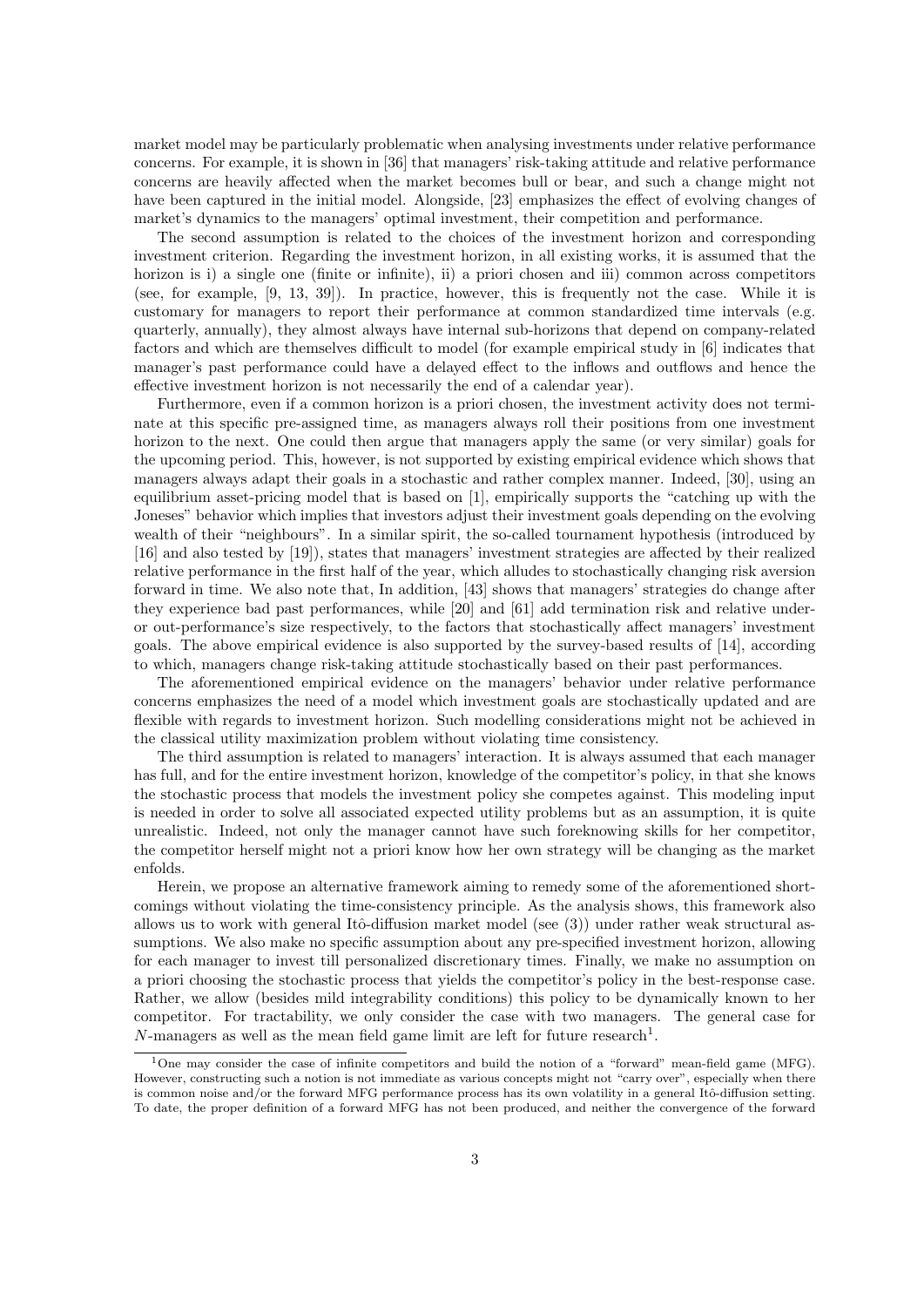The new framework is built on extensions of the so-called *forward* performance criteria. These criteria were introduced by one of the authors and M. Musiela in both discrete [50] and continuous time [53] and further developed by others (see [49, 51] and [67], as well as [3] and [62] for discrete settings). In the continuous time framework we work herein, they are modeled as stochastic processes, say  $(U(x,t))_{t\geq0}$ , that continuously adapt to the market information, are (local) supermartingales along all admissible policies and (local) martingales along an optimal policy. These properties stem from the dynamic programming principle, the foundational result in stochastic optimization. We note, however, that contrary to the classical expected utility framework, an axiomatic construction of the forward criterion is still lacking. This is being currently investigated in [58].

To characterize forward criteria in such markets, a stochastic PDE was proposed in [52]. Depending on the choice of its volatility and structural parametrizations, various forms of  $U(x, t)$  have been studied (see, among others, [5, 42, 60]). However, several questions remain open as the underlying stochastic optimization problems are ill-posed, fully non-linear and degenerate.

To build forward criteria that allow for interaction - passive or competitive - between two decision makers, we proceed as follows. Let us assume that each manager uses admissible policies  $\alpha$  and  $\beta$ , generating wealths  $X_1^{\alpha}$  and  $X_2^{\beta}$ .

For the case of best-response, we introduce the best-response forward criterion for manager 1 as a process  $U_1(x_1, x_2, t; \beta)$  such that  $U_1(X_1^{\alpha}, X_2^{\beta}, t; \beta)$  is a (local) supermartingale for each admissible policy  $\alpha$  and becomes a (local) martingale,  $U_1(X_1^{\alpha^*}, X_2^{\beta}, t; \beta)$ , along an optimal  $\alpha^*$ . We stress that in contrast to all classical cases, the competitor's policy process  $\beta$  is not pre-assumed. Rather it is being revealed in "real time" and, in turn, the performance criterion  $U_1(x_1, x_2, t; \beta)$  adapts to it dynamically. As mentioned earlier, this differs from the assumptions in the classical settings; see, for example, [8]) where a manager has to fully know the strategy that her competitor is going to apply until the terminal time, in order to be able to solve the best-response problem. This assumption can be withdrawn in the forward setting. The best-response forward criterion for manager 2,  $U_2(x_1, x_2, t; \alpha)$ , is defined analogously, and with the competitor's policy process  $\alpha$  also not a priori known.

For the case of competitive interaction between the managers, we introduce a *forward Nash equi*librium criterion, consisting of two pairs  $(U_1(x_1, x_2, t; \beta)_{t\geq 0}, (\alpha_t^*)_{t\geq 0})$  and  $(U_2(x_1, x_2, t; \alpha)_{t\geq 0}, (\beta_t^*)_{t\geq 0})$ such that the processes  $U_1(X_1^{\alpha^*}, X_2^{\beta}, t; \beta)$  and  $U_1(X_1^{\alpha}, X_2^{\beta^*})$  $\binom{p}{2}$ ,  $t; \alpha$  are (local) supermartingales, while  $U_1({X_1^{\alpha}}^*, {X_2^{\beta}}^*$  $U_2(X_1^{\alpha^*}, X_2^{\overline{\beta}^*})$  and  $U_2(X_1^{\alpha^*}, X_2^{\overline{\beta}^*})$  $\mathcal{L}_2^{\beta^*}, t; \beta^*$  are (local) martingales.

For each kind of interaction, based on best response or on competition, we analyze both the asset specialization and the asset diversification cases. Herein, we focus on forward criteria that are locally riskless processes, namely, of the form

$$
dU_1(x_1, x_2, t; \beta) = b_1(x_1, x_2, t; \beta) dt \text{ and } dU_2(x_1, x_2, t; \alpha) = b_2(x_1, x_2, t; \alpha) dt,
$$
 (1)

for suitable adapted processes  $(b_1(x_1, x_2, t; \beta))_{t \geq 0}$  and  $(b_2(x_1, x_2, t; \alpha))_{t \geq 0}$ . We choose this class because, in the absence of relative concerns, locally riskless forward criteria were the first to be extensively analyzed not only because of their tractability but, also, for the valuable intuition in terms of num´eraire choice, time monotonicity of preferences, dependence on market performance, and others (see [52] for details).

Throughout, we model the market having one riskless bond and two risky securities representing proxies of two asset classes. Such proxies have been consistently used in the literature (see, for example,  $[9, 31, 37]$ . We model their prices as Itô-diffusion processes (cf.  $(3)$ ) but we stress, once more, that their coefficients are not a priori chosen but, rather, become known gradually, infinitesimally in time, as the market evolves.

When managers invest in isolation, their wealths evolve as in (5) and in (36), (37), for the asset specialization and diversification cases, respectively. Under relative performance, the competitor's wealth needs to be incorporated. One way to do this was proposed in [8, 9, 10, 37]), which we also

finite game to the forward MFG. Formally, one may mimic the definitions herein (see also [29]) and the ones in [39] for the classical case, and calculate a special solution within the CARA functions (see [56]).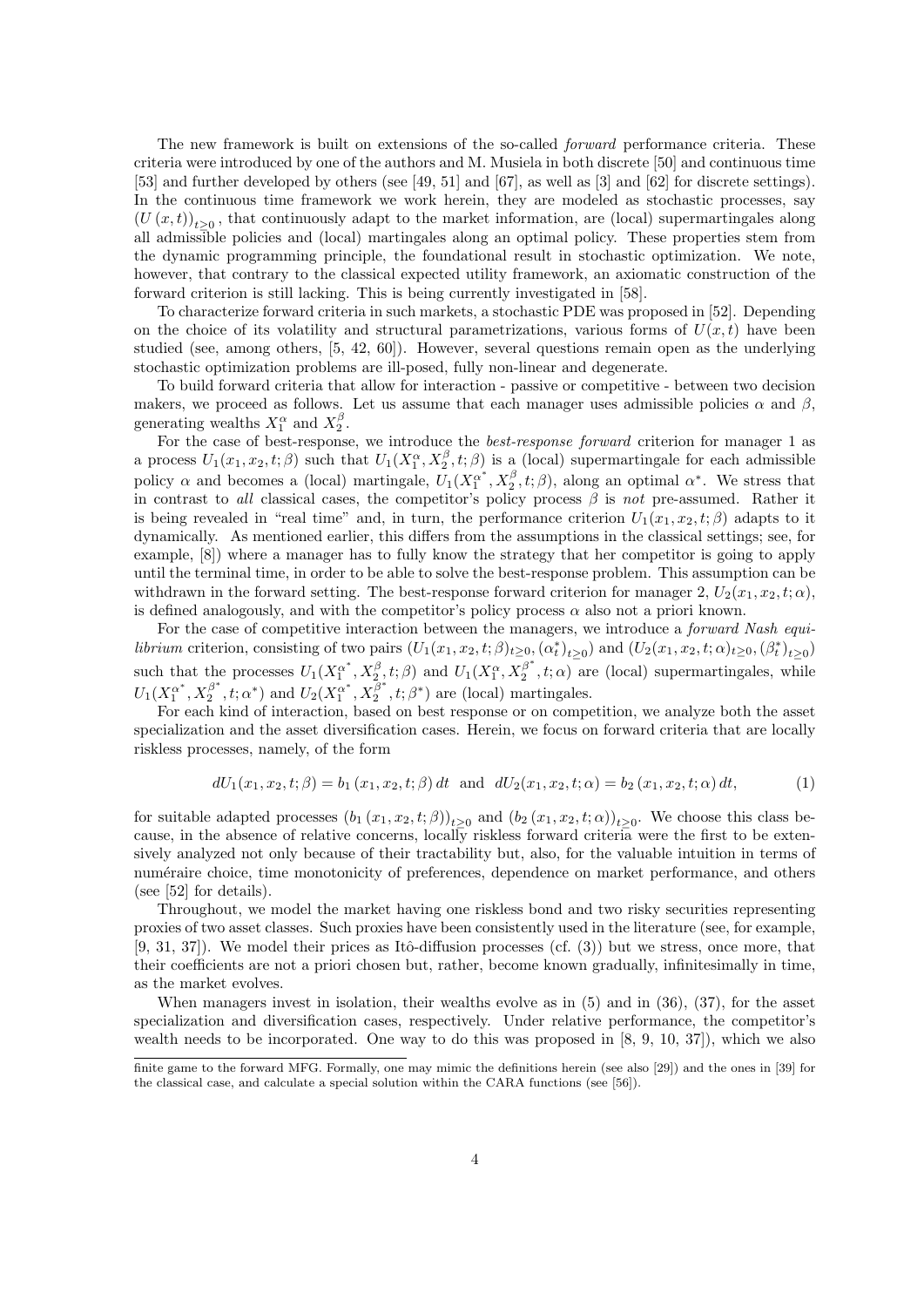adopt herein. Namely, we introduce the *relative wealth* processes  $(\tilde{X}_{1,t})_{t\geq0}$  and  $(\tilde{X}_{2,t})_{t\geq0}$ , with

$$
\tilde{X}_1 := \frac{X_1}{X_2^{\theta_1}} \quad \text{ and } \quad \tilde{X}_2 := \frac{X_2}{X_1^{\theta_2}},
$$

where the *competition biases*  $\theta_1, \theta_2 \in [0, 1]$  model the degree of relative performance considerations.

The limiting case  $\theta_1 = 0$  (resp.  $\theta_2 = 0$ ) expresses that manager 1 (resp. 2) is not at all concerned with the output of the opponent. The other limiting case,  $\theta_1 = 1$  (resp.  $\theta_2 = 1$ ) corresponds to the traditional relative performance in terms of a benchmark (such as S&P500 index, collection of index funds, and others; see, for example, the related discussion in [9, Section 1]).

The form of the relative state dynamics  $\tilde{X}_1$  and  $\tilde{X}_2$ , see (9), (11) for the asset specialization and (40), (42) for the asset diversification cases, prompts us to introduce "personalized" fictitious markets and define the relevant forward criteria within. Informationally, the original and these virtual markets do not differ but the forward criteria may have different characteristics, depending on the choice of the modified state variables.

The above choice of  $\tilde{X}_1$  and  $\tilde{X}_2$  suggests to develop criteria of the reduced scaled form, namely,

$$
U_1(x_1, x_2, t; \beta) = V_1\left(\frac{x_1}{x_2^{\theta_1}}, t; \beta\right) \text{ and } U_2(x_1, x_2, t; \alpha) = V_2\left(\frac{x_2}{x_1^{\theta_2}}, t; \alpha\right),\tag{2}
$$

 $\tilde{x}_1 = x_1/x_2^{\theta_1}, \, \tilde{x}_2 = x_2/x_1^{\theta_2}$ , for suitable processes  $(V_1(\tilde{x}_1, t; \beta))_{t \geq 0}$  and  $(V_2(\tilde{x}_2, t; \alpha))_{t \geq 0}$ . Other forms of relative criteria may be introduced depending on admissibility domains, type of risk preferences, etc. (see, for example, additive cases in [13, 24, 26, 39]).

In the asset specialization case, neither manager may invest in the asset class of the competitor. As a result, the market (be the original or the fictitious ones) is incomplete. Forward criteria for incomplete markets have been developed before but only when incompleteness comes exclusively from imperfectly correlated stochastic factors affecting the stocks' dynamics (see, among others, [4, 40, 42, 60]). Herein, however, the kind of incompleteness is different, for it is generated by the specialization constraints. These constraints alter the relative wealth processes  $\tilde{X}_1$  and  $\tilde{X}_2$  in a way that the related dynamics may be interpreted as either including non-zero constrained allocations (cf. (9) and (11)) or, alternatively, having a stream with imperfectly correlated return (cf. (14) and (16)). The former interpretation is closer to the original formulation herein. The latter has a different scope. It shows how the forward criteria under asset specialization may be used to define analogous criteria for problems with (imperfectly correlated) random endowment process (also called stochastic income stream). This is a new class of forward criteria, not been considered so far.

We analyze both the best-response and the competition cases, and introduce the corresponding best-response forward relative performance criteria. The definitions extend the original ones in [49]. We, in turn, derive a random PDE (cf. (17)) that the (locally riskless) criterion is expected to satisfy. Its coefficients are adapted processes, and depend on both the market dynamics and the competitor's policies. In general, equation (17) is not tractable unless for the homothetic class, which we solve. Nevertheless, its solution is used to derive and represent the optimal policies in a stochastic feedback form (see  $(18)$ ).

When dynamic competition is allowed, this naturally leads to the new concept of *forward Nash* equilibrium, which we introduce in Definition 5. To derive the equilibrium policies, one needs to solve a system of equations, in general intractable due to interdependent nonlinearities. The homothetic case is solvable and we provide the relevant policies. In fact, their form resembles the ones in the log-normal and CRRA case studied in [9], but it is now derived, under the new criteria, in the general Itô-diffusion setting.

In the asset diversification case, both managers invest in a common market. Their relative performance concerns distort the original wealth processes (cf.  $(40)$  and  $(42)$ ) which, as in the previous case, leads to two distinct personalized fictitious markets, each depending on the individual competition parameter and the policy of the opponent. Now, however, each of these markets is complete as investment is allowed in both stocks with modified risk premia. Forward criteria may, in turn, be defined as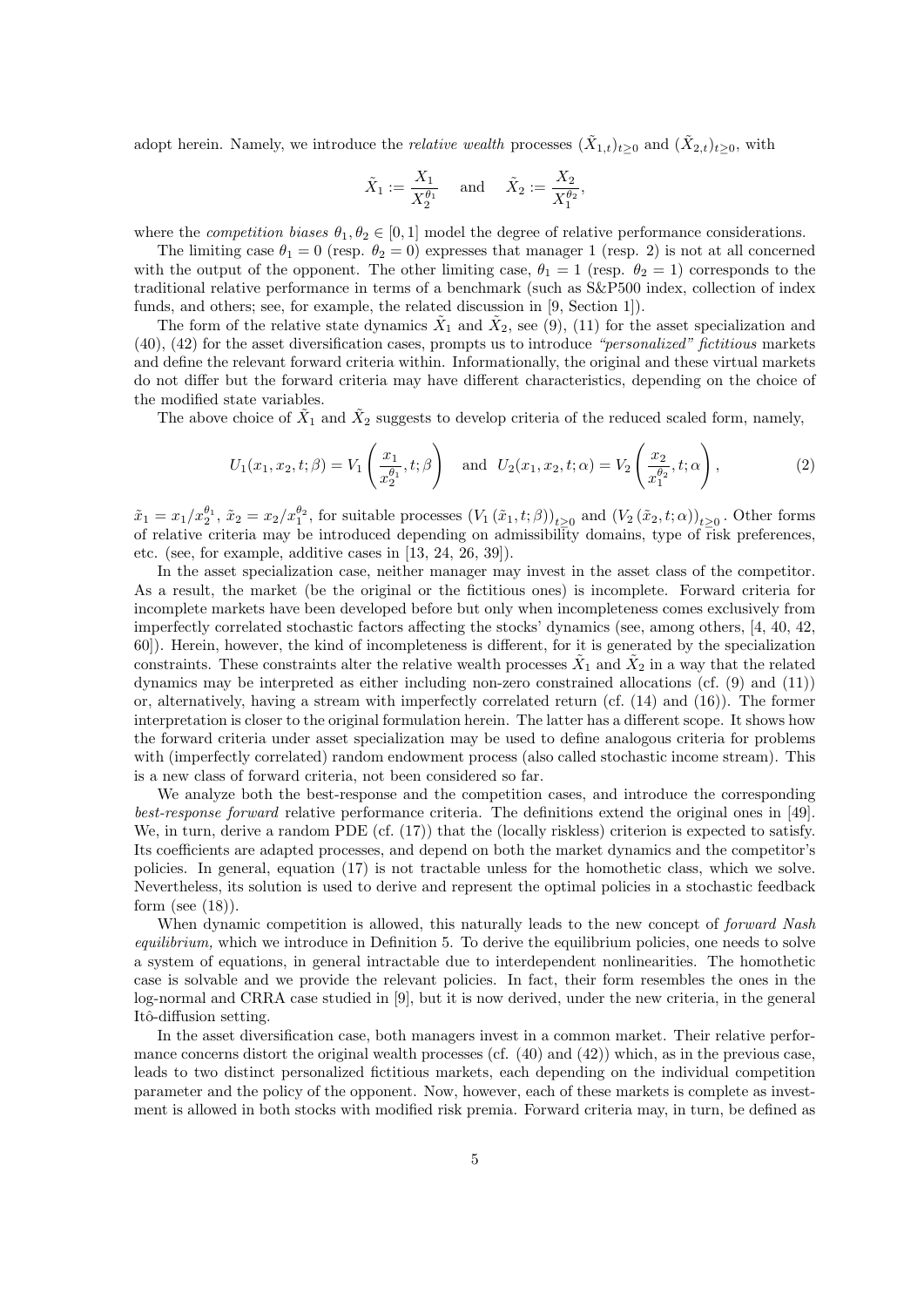in the asset specialization case and we focus again on locally riskless ones. The completeness of the markets enables us to extend the results of [52] and characterize both the relative performance and Nash equilibrium criteria, their optimal wealth and investment policies in full generality. The special case of homothetic criteria is also analyzed and as in the asset diversification case, the equilibrium strategies are in line with the simplified CRRA-normal model of [9]. In other words, the related findings could be applied to much more general situations as long as we formulate the managers' investment goals with homothetic forward criteria.

Conceptually, the analyses of the asset specialization and the asset diversification cases are rather similar, in terms of the associated fictitious markets and the optimality criteria. The fundamental difficulty is in their (in)completeness which affects the tractability of the problem and the form of the optimal policies. A key difference is that the locally riskless forward criteria in the asset diversification case are always time-decreasing while, in the asset specialization case, they are not. We further elaborate on this later on.

We conclude the introductory section mentioning that an underlying assumption herein - which is also widely present in the classical literature - is that the managers have common information for both the market and the opponent's strategies; we refer the reader to [8, 11] for discussion of supporting arguments for this assumption. While the access to such information is much more realistic in our setting (as it occurs in "real-time" and does not require a priori knowledge of the entire process), the fact that both managers share common access to it is, in our view, a rather stringent requirement. As the focus herein is to develop the new, forward framework with relative performance, we also adopt this assumption. We provide ideas how to relax it and future research in this direction in section 4.

The paper is organized as follows. In section 2 we present the asset specialization case and analyze the forward best-response and the forward Nash equilibrium cases. In section 3, we analyze the asset diversification case while in section 4 we conclude and comment on possible extensions.

### 2 Asset specialization and forward competition

The market consists of one (locally) riskless asset and two risky securities, representing proxies of two distinct asset classes. The prices of the risky securities,  $(S_{1,t})_{t\geq 0}$  and  $(S_{2,t})_{t\geq 0}$  are Itô-diffusions solving

$$
\frac{dS_1}{S_1} = \mu_1 dt + \sigma_1 dW_1 \text{ and } \frac{dS_2}{S_2} = \mu_2 dt + \sigma_2 dW_2,
$$
\n(3)

with  $S_{1,0}, S_{2,0} > 0$ . The processes  $(W_{1,t})_{t\geq 0}, (W_{2,t})_{t\geq 0}$  are standard Brownian motions on a filtered probability space  $(\Omega, \mathcal{F}, (\mathcal{F}_t)_{t\geq 0}, \mathbb{P})$ , with correlation coefficient  $\rho \in (-1, 1)$  and  $\mathcal{F}_t$  being the filtration generated by  $(W_1, W_2)$ . The market coefficients  $(\mu_{i,t})_{t\geq 0}, (\sigma_{i,t})_{t\geq 0}, i=1,2$ , are  $\mathcal{F}_t$ -adapted processes with values in R and  $\mathbb{R}_+$ , respectively. The riskless asset is a money market account  $(B_t)_{t\geq 0}$  offering positive interest rate  $(r_t)_{t\geq 0}$ , an  $\mathcal{F}_t$ -adapted process.

We denote this *original* market by  $\mathcal{M} = (B, S_1, S_2)$ . The related market price of risk processes,  $(\lambda_{1,t})_{t\geq 0}$  and  $(\lambda_{2,t})_{t\geq 0}$ , are given by

$$
\lambda_1 = \frac{\mu_1 - r}{\sigma_1} \quad \text{and} \quad \lambda_2 = \frac{\mu_2 - r}{\sigma_2},\tag{4}
$$

and assumed to be bounded processes,  $0 < c \leq \lambda_1, \lambda_2 \leq C < \infty$ ,  $t \geq 0$ , for some (possibly deterministic) constants  $c, C$ .

In this market environment, we consider two asset managers, indexed by  $i = 1, 2$ . They specialize in assets  $S_1$  and  $S_2$ , respectively, in that manager 1 (resp. 2) trades between the riskless asset and  $S_1$ (resp.  $S_2$ ). However, both managers have access to the common filtration  $(\mathcal{F}_t)_{t\geq0}$  (as for example in [11] and [12]).

We denote by  $(X_{1,t})_{t\geq0}$ ,  $(X_{2,t})_{t\geq0}$  the wealths of manager 1 and 2 and by  $(\alpha_t)_{t\geq0}$  and  $(\beta_t)_{t\geq0}$  the corresponding self-financing strategies in assets  $S_1$  and  $S_2$ . Then, (3) yields

$$
\frac{dX_1}{X_1} = \sigma_1 \alpha \left( \lambda_1 dt + dW_1 \right) \quad \text{and} \quad \frac{dX_2}{X_2} = \sigma_2 \beta \left( \lambda_2 dt + dW_2 \right),\tag{5}
$$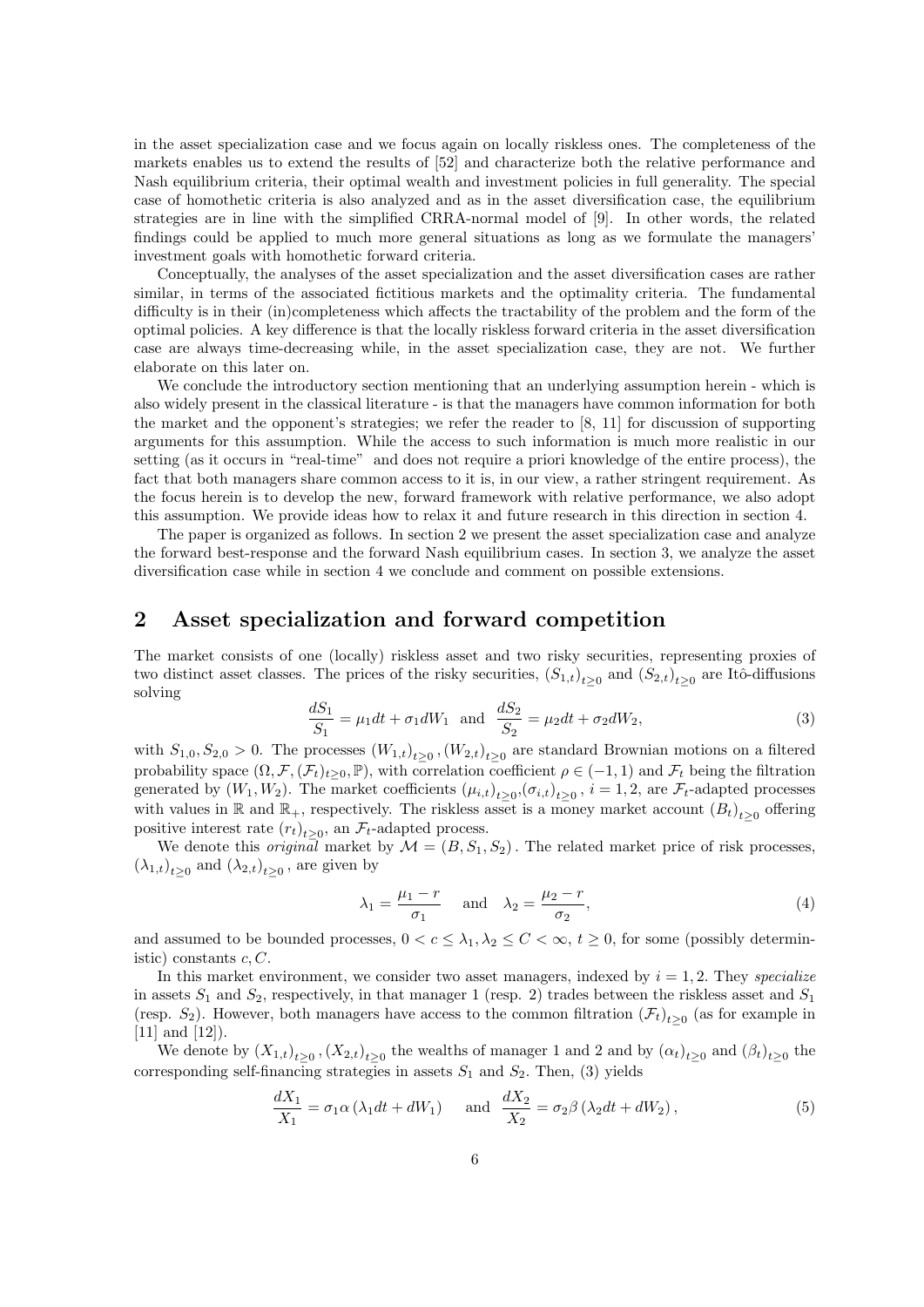with  $X_{i,0} = x_i > 0$ ,  $i = 1,2$ ; herein,  $X_1, X_2, \alpha, \beta$  are expressed in discounted (by the riskless asset) units.

The set of admissible policies  $\mathcal{A}_1$  and  $\mathcal{A}_2$ , of manager 1 and 2, respectively, are defined for  $(\pi_t)_{t\geq 0}$  $(\alpha_t)_{t \geq 0}, (\beta_t)_{t \geq 0}, \text{ and } i = 1, 2,$ 

$$
\mathcal{A}_i = \left\{ \pi : \pi_t \in \mathcal{F}_t, \ \mathbb{E}\left[\int_0^t \sigma_{i,s}^2 \pi_s^2 ds\right] < \infty \ \text{and} \ X_i > 0, \ t > 0 \right\}. \tag{6}
$$

The wealth positivity constraint is in accordance to what is frequently observed in the asset management industry (for instance, mutual funds cannot have negative wealth). The measurability of the individual investment policies reflects the access by both managers to the common information generated by  $\mathcal{F}_t$  (see section 4 for a discussion on this assumption).

We work with *relative wealth* processes with competition parameters  $\theta_1, \theta_2 \in (0, 1]$  following the framework of [8, 9, 64]). Specifically, if manager 2 follows an arbitrary strategy  $\beta \in \mathcal{A}_2$  generating wealth  $X_2$ , the *relative wealth* of manager 1,  $(\tilde{X}_{1,t})_{t\geq0}$ , is defined as

$$
\tilde{X}_1 := \frac{X_1}{X_2^{\theta_1}},\tag{7}
$$

with  $X_1$  and  $X_2$  solving (5). Symmetrically, the relative wealth of manager 2,  $(\tilde{X}_2,t)_{t\geq0}$ , given an arbitrary strategy  $\alpha \in \mathcal{A}_1$  of manager 1 generating wealth  $X_1$ , is defined as

$$
\tilde{X}_2 := \frac{X_2}{X_1^{\theta_2}}.\tag{8}
$$

As discussed in the introduction, we introduce three new modeling elements. Firstly, while we make the structural model assumption (3), we do not pre-choose (at initial time) the processes  $\mu_i$ ,  $\sigma_i$ , i = 1, 2. Secondly, in a similar manner, we do not assume that the competitors' policies,  $\alpha$  and  $\beta$ , are a priori chosen stochastic processes. Rather, each manager learns the market coefficients and the opponent's strategy as time enfolds. Thirdly, there is no pre-chosen investment horizon.

The biased benchmark processes  $(X_{1,t}^{\theta_2})_{t\geq 0}$  and  $(X_{2,t}^{\theta_1})_{t\geq 0}$  solve, for  $\theta_1, \theta_2 \in (0,1]$ ,

$$
\frac{dX_1^{\theta_2}}{X_1^{\theta_2}} = \sigma_1 \theta_2 \alpha_1 \left( \left( \lambda_1 - \frac{1}{2} \left( 1 - \theta_1 \right) \sigma_1 \alpha \right) dt + dW_1 \right)
$$

and

$$
\frac{dX_2^{\theta_1}}{X_2^{\theta_1}} = \sigma_2 \theta_1 \beta_2 \left( \left( \lambda_2 - \frac{1}{2} \left( 1 - \theta_1 \right) \sigma_2 \beta \right) dt + dW_2 \right).
$$

In turn, the relative wealth  $\tilde{X}_1$  satisfies

$$
\frac{d\tilde{X}_1}{\tilde{X}_1} = \sigma_1 \alpha \left( \tilde{\lambda}_{1,1} dt + dW_1 \right) - \sigma_2 \theta_1 \beta \left( \tilde{\lambda}_{1,2} dt + dW_2 \right),\tag{9}
$$

and  $\tilde{X}_{1,0} = x_1/x_2^{\theta_1}, x_1, x_2 > 0$ , with the processes  $(\tilde{\lambda}_{1,1,t})_{t \geq 0}$  and  $(\tilde{\lambda}_{1,2,t})_{t \geq 0}$ ,

$$
\tilde{\lambda}_{1,1} := \lambda_1 - \rho \sigma_2 \theta_1 \beta \quad \text{and} \quad \tilde{\lambda}_{1,2} := \lambda_2 - \frac{1}{2} \sigma_2 \left( 1 + \theta_1 \right) \beta. \tag{10}
$$

Symmetrically, the relative wealth  $\tilde{X}_2$  satisfies

$$
\frac{d\tilde{X}_2}{\tilde{X}_2} = -\sigma_1 \theta_2 \alpha \left( \tilde{\lambda}_{2,1} dt + dW_1 \right) + \sigma_2 \beta \left( \tilde{\lambda}_{2,2} dt + dW_2 \right),\tag{11}
$$

and  $\tilde{X}_{2,0} = \frac{x_2}{x_2}$  $\frac{x_2}{x_1^{a_2}}$ ,  $x_1, x_2 > 0$ , with the processes  $(\tilde{\lambda}_{2,1,t})_{t \geq 0}$  and  $(\tilde{\lambda}_{2,2,t})_{t \geq 0}$ ,

$$
\tilde{\lambda}_{2,1} := \lambda_1 - \frac{1}{2}\sigma_1 (1 + \theta_2) \alpha \quad \text{and} \quad \tilde{\lambda}_{2,2} := \lambda_2 - \rho \sigma_1 \theta_2 \alpha. \tag{12}
$$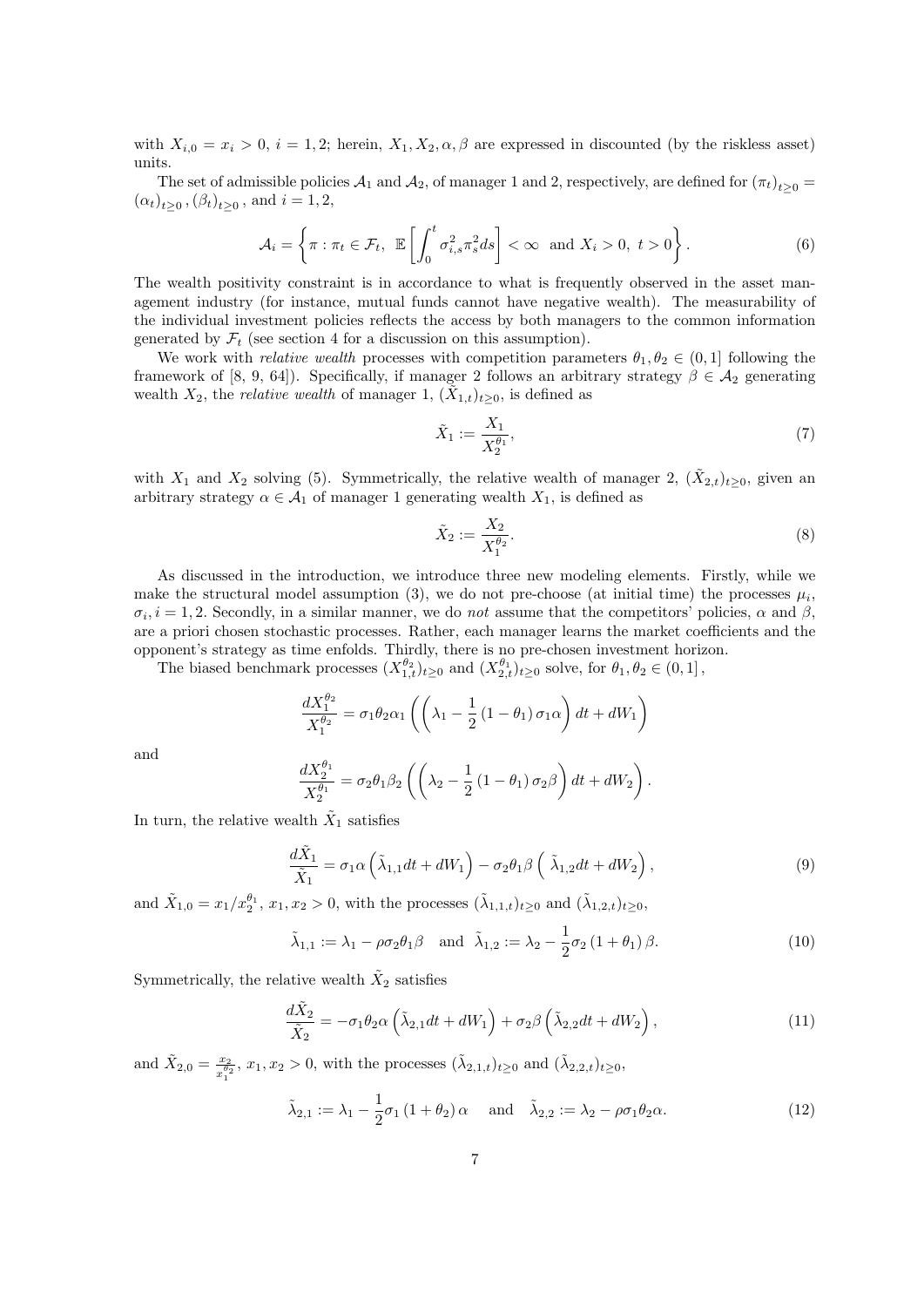We may now interpret the relative wealth dynamics (9) as follows. In the original market  $\mathcal{M} =$  $(B, S_1, S_2)$ , manager 1 chooses (proportional) risky allocations  $(\alpha, 0)$  in securities  $S_1$  and  $S_2$ , due to specialization. In the relative formulation, it is as if she invests in a "personalized" fictitious market<sup>2</sup>  $\tilde{\mathcal{M}}_1^s := (B, \tilde{S}_{1,1}, \tilde{S}_{1,2})$  with (pseudo) stocks  $(\tilde{S}_{1,1,t})_{t \geq 0}$ ,  $(\tilde{S}_{1,2,t})_{t \geq 0}$  solving (in discounted units)

$$
\frac{d\tilde{S}_{1,1}}{\tilde{S}_{1,1}} = \sigma_1 \left( \tilde{\lambda}_{1,1} dt + dW_1 \right) \quad \text{and} \quad \frac{d\tilde{S}_{1,2}}{\tilde{S}_{1,2}} = \sigma_2 \left( \tilde{\lambda}_{1,2} dt + dW_2 \right), \tag{13}
$$

with modified Sharpe ratios  $\tilde{\lambda}_{1,1}$  and  $\tilde{\lambda}_{1,2}$  defined in (10). In this virtual market, the original specialization constraint is not binding, as the manager may now invest in both risky securities,  $\tilde{S}_{1,1}$  and  $\tilde{S}_{1,2}$ , with respective proportional allocations  $(\alpha, -\theta_1\beta)$ , with only  $\alpha$  being controlled by manager 1. The constrained allocation  $-\theta_1\beta$  depends on both managers' characteristics, statically on the bias parameter  $\theta_1$  (chosen by manager 1) and dynamically on  $\beta$  (chosen by manager 2).

Alternatively, we may view (9) as wealth dynamics in market  $\tilde{\mathcal{M}}_1^s$  where manager 1 invests in the riskless security B and chooses ratio  $\alpha$  to allocate in the fictitious stock  $\tilde{S}_{1,1}$ , while he receives a process of random endowment returns  $(Y_{1,t})_{t>0}$ , namely,

$$
\frac{d\tilde{X}_1}{\tilde{X}_1} = \sigma_1 \alpha \left( \tilde{\lambda}_{1,1} dt + dW_1 \right) + dY_1,\tag{14}
$$

with

$$
dY_1 = -\sigma_2 \theta_1 \beta \left( \tilde{\lambda}_{1,2} dt + dW_2 \right) = -\theta_1 \beta \frac{d\tilde{S}_{1,2}}{\tilde{S}_{1,2}},
$$

with  $Y_{1,0} = 0$ . Note that  $Y_1$  is driven only by  $W_2$  and its dynamics do not depend on  $\lambda_1, \sigma_1, \alpha$ .

Analogous interpretations may be derived for manager 2, who now invests in the "personalized" fictitious market  $\tilde{\mathcal{M}}_2^s := (B, \tilde{S}_{2,1}, \tilde{S}_{2,2})$  with (pseudo) stocks  $(\tilde{S}_{2,1,t})_{t\geq 0}$  and  $(\tilde{S}_{2,2,t})_{t\geq 0}$ , solving

$$
\frac{d\tilde{S}_{2,1}}{\tilde{S}_{2,1}} = \sigma_1 \left( \tilde{\lambda}_{2,1} dt + dW_1 \right) \quad \text{and} \quad \frac{d\tilde{S}_{2,2}}{\tilde{S}_{2,2}} = \sigma_2 \left( \tilde{\lambda}_{2,2} dt + dW_2 \right),\tag{15}
$$

with modified Sharpe ratios  $\tilde{\lambda}_{2,1}$  and  $\tilde{\lambda}_{2,2}$  as in (12). We may then interpret (11) as the outcome of investing ratio  $\beta$  in stock  $\tilde{S}_{2,2}$  while maintaining (ratio) allocation  $-\theta_2\alpha$  in stock  $\tilde{S}_{2,1}$ . Alternatively,

$$
\frac{d\tilde{X}_2}{\tilde{X}_2} = \sigma_2 \beta \left( \tilde{\lambda}_{2,2} dt + dW_2 \right) + dY_2, \tag{16}
$$

with  $(Y_{2,t})_{t\geq 0}$  solving

$$
dY_2 = -\sigma_1 \theta_2 \alpha \left(\tilde{\lambda}_{2,1} dt + dW_1\right) = -\theta_2 \alpha \frac{d\tilde{S}_{2,1}}{\tilde{S}_{2,1}},
$$

with  $Y_{2,0} = 0$ .

Clearly, the personalized fictitious markets  $\tilde{\mathcal{M}}_1^s$  and  $\tilde{\mathcal{M}}_2^s$  do not coincide due to the asymmetry in both the competition parameters  $\theta_1$  and  $\theta_2$ , and the competitors' allocations  $\alpha$  and  $\beta$ . As the original market  $M$ , the specialization constraints make both these markets *incomplete*. Note also that, in formationally, the markets  $M_1 \tilde{M}_1^s$  and  $\tilde{M}_2^s$  do not differ but, conceptually, forward performance criteria are developed within  $\mathcal{\tilde{M}}^{s}_{1}$  and  $\mathcal{\tilde{M}}^{s}_{2}$ .

<sup>2</sup>The superscript "s" corresponds to specialization.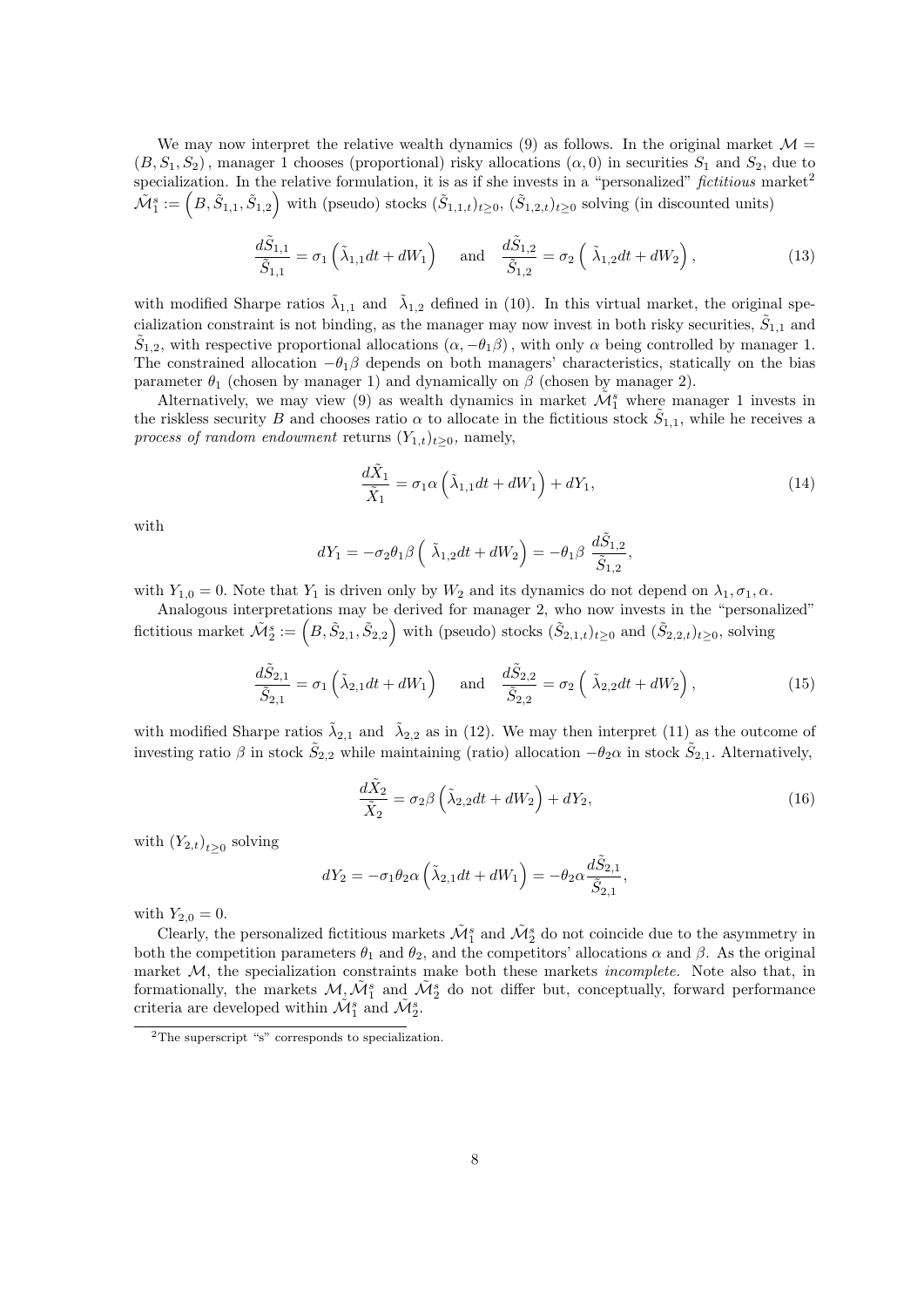#### 2.1 Best-response forward relative performance criterion

Each manager invests between the riskless asset and the stock in which she specializes. She also competes with her opponent passively, in the sense that she observes and takes into account the competitor's policy but without interacting with him. In contrast to all existing settings, however, the competitor's policy is not a priori modeled, it is only taken to be a process in the admissible set  $A_2$ , and is being revealed by the competitor gradually, as time moves. To model, measure and optimize in this relative performance setting, we first introduce a suitable criterion. It extends the original forward criterion, proposed by Musiela and Zariphopoulou (see [49, 50]) and further developed by them and others (see, [35, 51, 52, 53, 54, 55, 67]).

Throughout, we will be working with the following set of random functions in the domain  $\mathbb{D} =$  $\mathbb{R}_+ \times \mathbb{R}_+$ .

**Definition 1** Let U be the set of random functions  $u(z, t)$ ,  $(z, t) \in \mathbb{D}$ , such that, for each  $t \geq 0$  and P-a.s., the mapping  $z \to u(z,t)$  is strictly concave and strictly increasing, and  $u(z,t) \in C^{4,1}$ .

**Definition 2** Let policy  $\beta \in A_2$ . An  $\mathcal{F}_t$ -adapted process  $(V_1(\tilde{x}_1,t;\beta))_{t\geq 0}$ ,  $\tilde{x}_1 \geq 0$ , is called a bestresponse forward relative performance criterion for manager 1 if the following conditions hold:

i) For each  $t \geq 0$ ,  $V_1(\tilde{x}_1, t; \beta) \in \mathcal{U}$  a.s.

ii) For each  $\alpha \in \mathcal{A}_1$ ,  $V_1(\tilde{X}_1,t;\beta)$  is a (local) supermartingale, where  $\tilde{X}_1$  solves (9) with  $\alpha$  being used.

iii) There exists  $\alpha^* \in \mathcal{A}_1$ , such that  $V_1\left(\tilde{X}_1^*, t; \beta\right)$  is a (local) martingale, where  $\tilde{X}_1^*$  solves (9) with  $\alpha^*$  being used.

Analogously, we define the best-response forward relative performance for manager 2,  $V_2(\tilde{x}_2, t; \alpha)$ ,  $\tilde{x}_2 \geq 0$  and  $\alpha \in \mathcal{A}_1$ , requiring that  $V_2(\tilde{X}_2,t;\alpha)$  and  $V_2(\tilde{X}_2^*,t;\alpha)$  are, respectively, a (local) supermartingale for any  $\beta \in \mathcal{A}_2$  and a (local) martingale for an optimal  $\beta^* \in \mathcal{A}_2$ . The notational presence of  $\beta$  in  $V_1$  and  $\alpha$  in  $V_2$  is self-evident.

Definition 2 implies in particular that the investment goals under relative forward performance criteria do not depend on any terminal time-horizon and are stochastically updated with the information generated by the stock price processes and the competitor's strategy. In sharp contrast to the classic expected utility maximization setting, the formation of these investment goals does not require the knowledge of competitor's strategy up to some specific time-horizon (see also the general form of the optimal strategy (18) and the corresponding one under the CRRA case (24)).

In the absence of competition and for Itô-diffusion markets, forward performance criteria have been constructed also as Itô-diffusion processes (cf. [51]). However, contrary to the classical expected utility case, their volatility process is an "investor-specific" modeling input. For a chosen volatility process, the supermartingality and martingality properties impose conditions on the drift of the forward criterion. Under enough regularity, these conditions lead to the forward performance SPDE (see [53]), which is a fully nonlinear infinite dimensional equation. Depending on whether the forward process is path-dependent or a deterministic functional of stochastic factors, the forward volatility can be chosen to be path- or state-dependent (see, for example, [34, 35, 42, 54, 55, 60]). In general, the underlying problems are inherently ill-posed and extra analysis is required to identify the viable initial conditions (see, for example, [12, 52]).

As mentioned in the introduction, we will work with *locally riskless* (no volatility) performance processes,

$$
dV_1(\tilde{x}_1,t;\beta) = b_1(\tilde{x}_1,t;\beta) dt \quad \text{and} \quad dV_2(\tilde{x}_2,t;\alpha) = b_2(\tilde{x}_2,t;\alpha) dt,
$$

for some suitably chosen  $\mathcal{F}_t$ -adapted processes  $(b_1(\tilde{x}_1,t;\beta))_{t\geq 0}$  and  $(b_2(\tilde{x}_2,t;\alpha))_{t\geq 0}$ .

Next, we provide a characterization result for the best-response forward performance criterion  $V_1(\tilde{x}_1, t; \beta)$ . Similar results may be derived for manager 2 and are, thus, omitted. Throughout, it is assumed that  $\rho^2 \neq 1$ , as the case  $\rho^2 = 1$  is more natural for the asset diversification setting.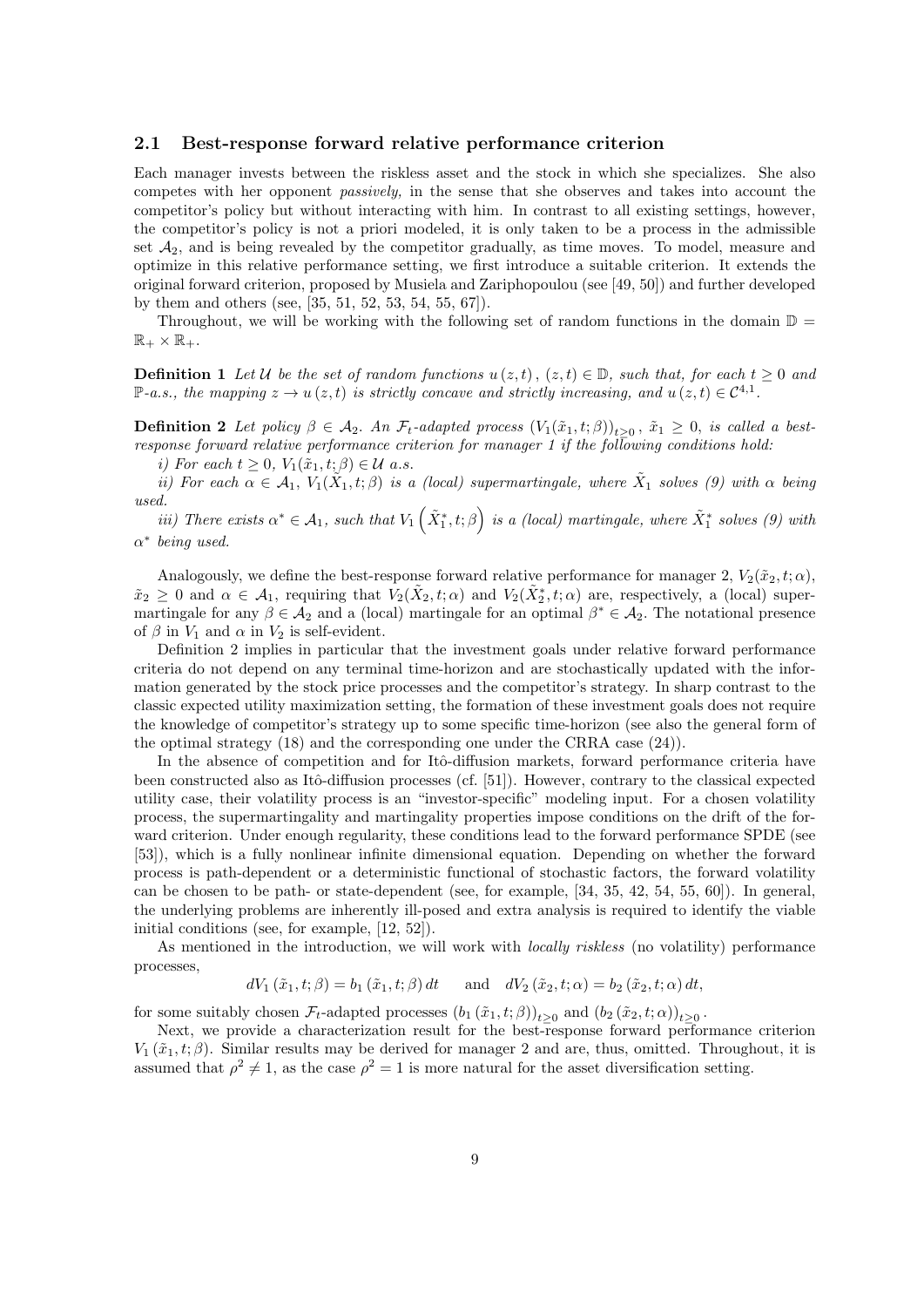**Proposition 3** Let  $\beta \in A_2$ ,  $\rho^2 \neq 1$ , and  $\tilde{\lambda}_{1,1}$  and  $\tilde{\lambda}_{1,2}$  as in (10). Consider the random PDE

$$
v_t - \frac{1}{2}\tilde{\lambda}_{1,1}^2 \frac{v_z^2}{v_{zz}} + \frac{1}{2} \left(1 - \rho^2\right) \theta_1^2 \sigma_2^2 \beta^2 z^2 v_{zz} + \left(\rho \tilde{\lambda}_{1,1} - \tilde{\lambda}_{1,2}\right) \theta_1 \sigma_2 \beta z v_z = 0,\tag{17}
$$

for  $(z,t) \in \mathbb{D}$ , and assume that a solution  $v(z,t) \in \mathcal{U}$  exists, for some admissible initial datum  $v(z,0) = V_1(z,0;\beta)$ . Furthermore, let the process  $(\alpha_t^*)_{t\geq 0}$  be given by

$$
\alpha^* = \alpha^*(\tilde{X}_1^*, t),
$$

with the random function  $\alpha^*(z,t)$ ,  $(z,t) \in \mathbb{D}$ , defined as

$$
\alpha^*(z,t) = \frac{\tilde{\lambda}_{1,1}}{\sigma_1} R_1(z,t) + \rho \frac{\sigma_2}{\sigma_1} \theta_1 \beta,
$$
\n(18)

with

$$
R_1(z,t) := -\frac{v_z(z,t)}{zv_{zz}(z,t)},
$$
\n(19)

and  $(\tilde{X}_{1,t}^*)_{t\geq0}$  solving (5) with the control process  $\alpha^*$  being used. If  $\tilde{X}_1^*$  is well defined and  $\alpha^* \in \mathcal{A}_1$ , then the process

$$
V_1(\tilde{x}_1,t;\beta) := v(\tilde{x}_1,t),
$$

 $\tilde{x}_1 \geq 0$ , is a locally riskless best-response forward relative performance criterion and the investment strategy  $\alpha^*$  is optimal.

Proof. We first rewrite (9) as

$$
\frac{d\tilde{X}_1}{\tilde{X}_1} = \sigma_1 \hat{\alpha} \left( \tilde{\lambda}_{1,1} dt + dW_1 \right) + \theta_1 \sigma_2 \beta \left( \left( \rho \tilde{\lambda}_{1,1} - \tilde{\lambda}_{1,2} \right) dt - \sqrt{1 - \rho^2} dW_1^{\perp} \right),\tag{20}
$$

for  $W_1^{\perp}$  being a standard Brownian motion orthogonal to  $W_1$  and the modified policy  $(\hat{\alpha}_t)_{t\geq 0}$ ,

$$
\hat{\alpha} := \alpha - \rho \theta_1 \frac{\sigma_2}{\sigma_1} \beta. \tag{21}
$$

Assuming that  $v(z, t) \in \mathcal{U}$ , Ito's formula yields

$$
dv(\tilde{X}_1,t) = v_t(\tilde{X}_1,t)dt + \left(\frac{1}{2}\sigma_1^2\hat{\alpha}^2\tilde{X}_1^2v_{zz}(\tilde{X}_1,t) + \tilde{\lambda}_{1,1}\hat{\alpha}\tilde{X}_1v_z(\tilde{X}_1,t)\right)dt
$$
  
+ 
$$
\left(\frac{1}{2}\left(1-\rho^2\right)(\sigma_2\theta_1\beta)^2\tilde{X}_1^2v_{zz}(\tilde{X}_1,t) + \left(\rho\tilde{\lambda}_{1,1} - \tilde{\lambda}_{1,2}\right)\sigma_2\theta_1\beta\tilde{X}_1v_z(\tilde{X}_1,t)\right)dt
$$
  
+ 
$$
v_z(\tilde{X}_1,t)\left(\sigma_1\tilde{\alpha}dW_1 - \sigma_2\theta_1\beta\sqrt{1-\rho^2}dW_1^\perp\right).
$$

Note that for  $v_{zz} < 0$ , we have

$$
\frac{1}{2}\sigma_1^2\hat{\alpha}^2\tilde{X}_1^2v_{zz}(\tilde{X}_1,t)+\tilde{\lambda}_{1,1}\hat{\alpha}\tilde{X}_1v_z(\tilde{X}_1,t)\leqslant-\frac{1}{2}\tilde{\lambda}_{1,1}^2\frac{v_z^2}{v_{zz}},
$$

with the maximum  $\hat{\alpha}^*$  occurring at  $\hat{\alpha}^* = -\frac{\tilde{\lambda}_{1,1}}{\tilde{\alpha}_{1,2}}$  $\sigma_1$  $v_z(\tilde{X}_1,t)$  $\frac{v_z(X_1,t)}{\tilde{X}_1v_{zz}(\tilde{X}_1,t)}$ . The rest of the proof follows easily.

Discussion: Equation (17) is, in general, non-tractable due to the presence of the second-order lin- $\text{ear term } \frac{1}{2} \left(1 - \rho^2\right) \theta_1^2 \sigma_2^2 \beta^2 z^2 v_{zz} \text{ (the first-order term } \theta_1 \left(\rho \tilde{\lambda}_{1,1} - \tilde{\lambda}_{1,2}\right) \sigma_2 \beta z v_z \text{ may be easily absorbed}$ with a mere time-rescaling). Its form is random and evolves with the market and the competitor's policy forward in time.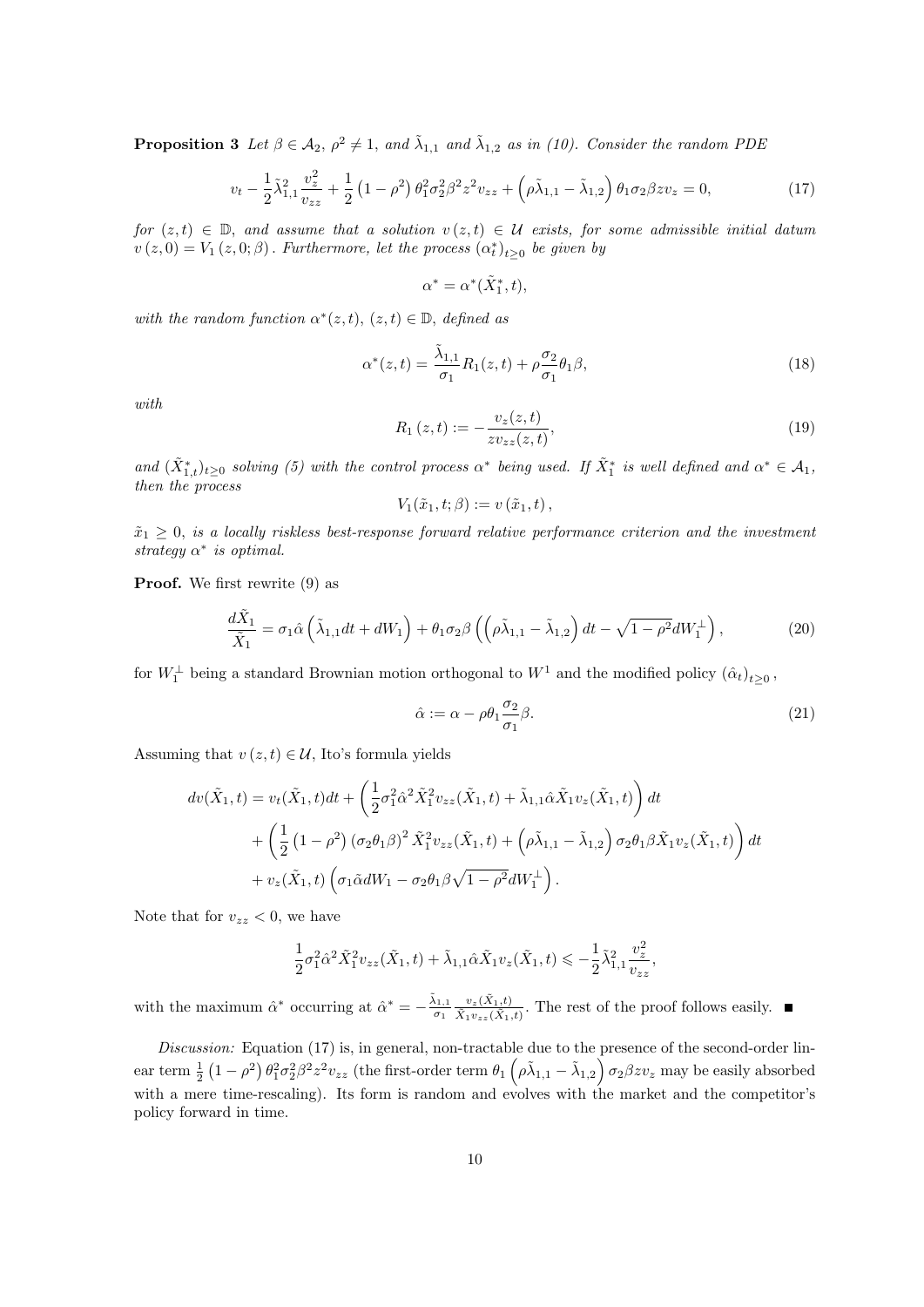Equations of similar structure also arise in expected utility problems in the classical setting when there is random endowment and/or labor income processes. To the best of our knowledge, they are also non-tractable and only general abstract results exist to date (see, among others, [46] and the more recent work [47]). In the forward case, an additional complication arises from the ill-posedness of the problem, for one also needs to specify the class of admissible initial conditions  $V_1(\tilde{x}_1, 0; \beta)$ . This is a rather challenging question, currently investigated by the authors. On the other hand, the CRRA class provides an example, showing that Definition 2 is not vacuous.

Despite its non-tractability, equation (17) demonstrates that the best-response criterion  $V_1(\tilde{x}_1, t; \beta)$ is endogenously specified and depends on the current evolution of the market and the competitor's policy. Both these features are in contrast to their analogues in the classical cases (see for example [8] and [26]).

The optimal policy is constructed through the random feedback functional  $\alpha^*(z,t)$ , which consists of the "myopic"-type term  $\frac{\tilde{\lambda}_{1,1}}{\sigma_1}R_1(z,t)$  and the linear term  $\rho \frac{\sigma_2}{\sigma_1}\theta_1\beta$ . The first component resembles the one in the original forward setting but now with modified risk premium  $\tilde{\lambda}_{1,1}$ . It depends on the competitor's policy  $\beta$  through  $\tilde{\lambda}_{1,1}$  and  $R_1(z,t)$ . If  $\rho \neq 0$ , it may become zero if there exist time(s), say  $t_0$ , such that  $\beta_{t_0} = \frac{\lambda_{1,t_0}}{\rho \sigma_{2,t_0}}$  $\frac{\lambda_{1,t_0}}{\rho \sigma_{2,t_0} \theta_1}$ .

In general, it is difficult to provide any qualitative conclusions on how  $\alpha^*(z,t)$  is influenced by  $\beta$  but at least (18) highlights its endogeneity and that it is affected by the realized market performance, the competitor's policy, and the manager's realized performance. These characteristics are the outcome of the flexibility of the normative best-response forward criterion. We stress that empirical evidence strongly supports such features; see, for example, [36], [43] and the survey-based results of [14], for the effects of past performance by the manager and [61] for the impact of fund's size. The classical model in which the (terminal) risk tolerance is exogenously chosen does not seem to capture these phenomena, as argued in these papers.

Next we note that, in general,  $V_1(\tilde{x}_1, t; \beta)$  may not be time-monotone (albeit being locally riskless). This can be seen from equation (17) when written as (recall  $\rho^2 \neq 1$ )

$$
v_t + \frac{1}{2} (1 - \rho^2) \,\theta_1^2 v_{zz} \left(\sigma_2 \beta z - c_1\right) \left(\sigma_2 \beta z - c_2\right) = 0,
$$

with  $c_{1,2} = \frac{v_z}{\theta_1 v_{zz}}$  $\frac{-(\rho\tilde{\lambda}_{1,1}-\tilde{\lambda}_{1,2})\pm\sqrt{\Delta}}{1-\rho^2}$ , and the process  $(\Delta_t)_{t\geq 0}$  given by  $\Delta := \tilde{\lambda}_{1,1}^2 - 2\rho\tilde{\lambda}_{1,1}\tilde{\lambda}_{1,2} + \tilde{\lambda}_{1,2}^2 > 0$ . We easily deduce that  $c_1c_2 < 0$  and the lack of time-monotonicity follows from the above equation and the assumed spatial concavity of  $v$ .

We recall that in the absence of competition  $(\theta_1 = 0)$ , the analogous locally riskless criterion is given by  $u(x_1, \int_0^t \lambda_1^2 ds)$ , with u satisfying  $u_t = \frac{1}{2}$  $\frac{u_z^2}{u_{zz}}, (z, t) \in \mathbb{D}$ . This process is always decreasing in time. The lack of time-monotonicity is one of the fundamental differences between the forward performance processes with and without competition,  $V_1(\tilde{x}_1,t;\beta)$  and  $u(x_1,\int_0^t \lambda_1^2 ds)$ . We comment more on this in the next section.

If  $\rho = 0$ , then  $\tilde{\lambda}_{1,1} = \lambda_1$  and equation (17) reduces to

$$
v_t - \frac{1}{2}\lambda_1^2 \frac{v_z^2}{v_{zz}} + \frac{1}{2}\theta_1^2 \sigma_2^2 \beta^2 z^2 v_{zz} - \tilde{\lambda}_{1,2}\theta_1 \sigma_2 \beta z u_z = 0.
$$

In turn,  $\alpha^*(z,t) = -\frac{\lambda_1}{\sigma_1}$  $v_z(z,t)$  $\frac{v_z(z,t)}{zv_{z(z,t)}},$  with v still depending on  $\beta$  through the coefficients in the reduced equation above.

If  $\rho \neq 0$ , relative performance concerns might lead to zero allocation in  $\tilde{S}_{1,1}$ , at time(s)  $t_0$  such that  $\frac{\tilde{\lambda}_{1,1,t_0}}{\sigma_{1,t_0}} R_1(z,t_0) + \rho \frac{\sigma_{2,t_0}}{\sigma_{1,t_0}}$  $\frac{\sigma_{2,t_0}}{\sigma_{1,t_0}}\theta_1\beta_{t_0}=0.$ 

#### 2.1.1 The CRRA case

To provide further insights on the forward relative performance criteria and also compare them with the ones in the classical setting, we study the case of homothetic criteria for manager 1. We impose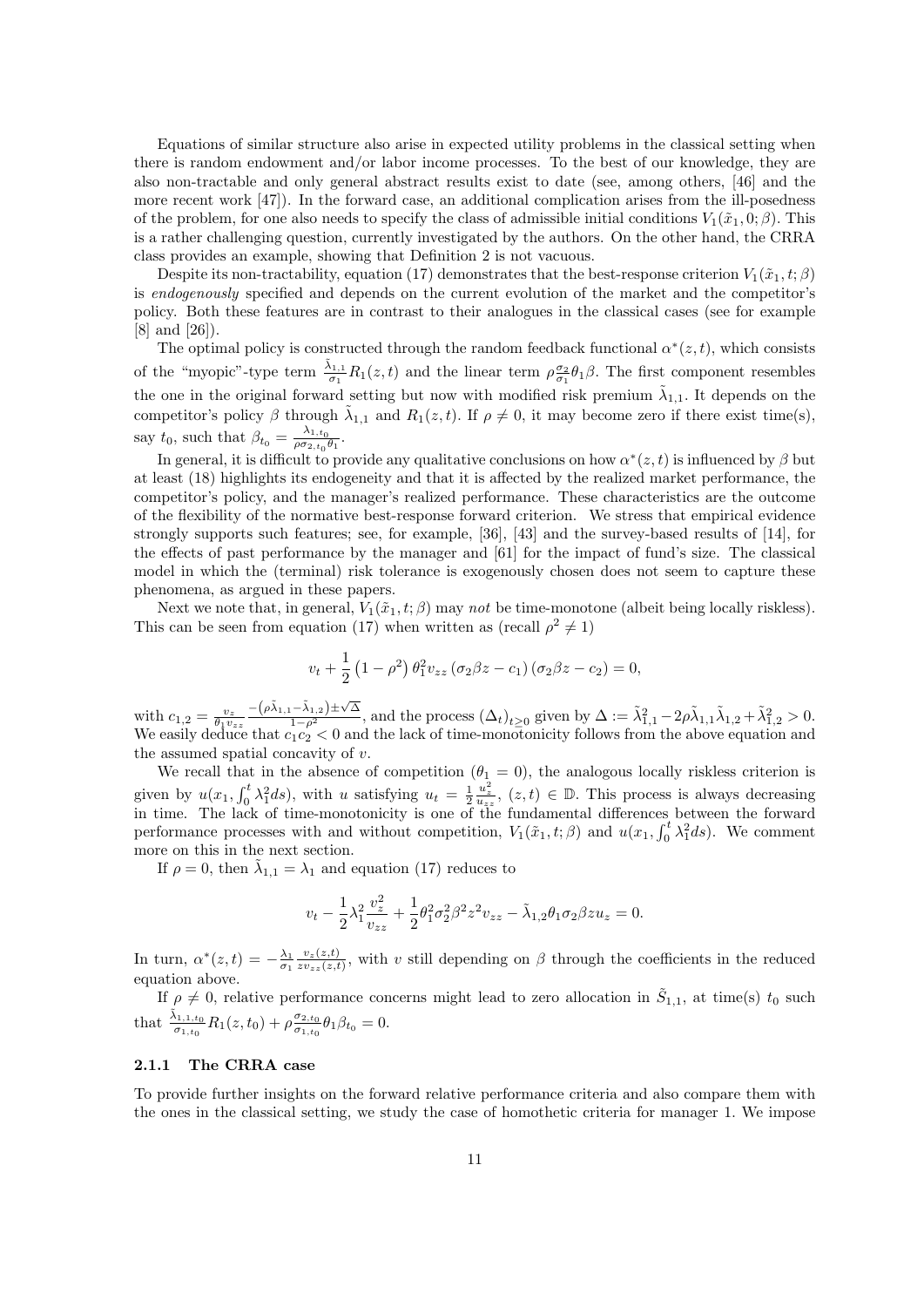no assumption on what criterion manager 2 might follow, we only use assume that she follows an arbitrary policy  $\beta \in \mathcal{A}_2$ .

**Proposition 4** Let policy  $\beta \in A_2$ ,  $\rho^2 \neq 1$ , and  $\tilde{\lambda}_{1,1}$  and  $\tilde{\lambda}_{1,2}$  as in (10). Let  $\gamma_1 > 0$ ,  $\gamma_1 \neq 0$ , and  $(\eta_{1,t})_{t\geq 0}$  be given by

$$
\eta_1 = \tilde{\lambda}_{1,1}^2 + 2\left(\rho \tilde{\lambda}_{1,1} - \tilde{\lambda}_{1,2}\right)\theta_1\sigma_2\beta\gamma_1 - \left(1 - \rho^2\right)\theta_1^2\sigma_2^2\beta^2\gamma_1^2. \tag{22}
$$

Then, the process

$$
V_1\left(\tilde{x}_1, t; \beta\right) = \frac{\tilde{x}_1^{1-\gamma_1}}{1-\gamma_1} e^{-\int_0^t \frac{1-\gamma_1}{2\gamma_1} \eta_1 ds},\tag{23}
$$

is a locally riskless best-response forward criterion and the investment policy

$$
\alpha^* = \frac{1}{\gamma_1} \frac{\tilde{\lambda}_{1,1}}{\sigma_1} + \rho \theta_1 \frac{\sigma_2}{\sigma_1} \beta \tag{24}
$$

is optimal.

**Proof.** We look for candidate criteria of the separable form  $V_1(\tilde{x}_1, t; \beta) = \frac{\tilde{x}^{1-\gamma_1}}{1-\gamma_1}$ **Proof.** We look for candidate criteria of the separable form  $V_1(\tilde{x}_1, t; \beta) = \frac{\tilde{x}^{1-\gamma_1}}{1-\gamma_1}K$ , where  $(K_t)_{t\geq 0}$  is an  $\mathcal{F}_t$ -adapted process, differentiable in t with  $K_0 = 1$ . Using equation (17), the boun assumption on the Sharpe ratios and the admissibility of  $β$ , we easily conclude. ■

We may rewrite the process  $(\eta_{1,t})_{t\geq 0}$  as

$$
\eta_1 = (\lambda_{1,1} - \delta_1 \theta_1 \sigma_2 \beta)^2 + \left(\rho^2 (1 - \gamma_1)^2 + \gamma_1 (1 - \gamma_1 + \frac{1}{\theta_1}) - \delta_1^2\right) \theta_1^2 \sigma_2^2 \beta^2, \tag{25}
$$

with  $(\delta_{1,t})_{t\geq 0}$  given by

$$
\delta_1 = \gamma_1 \frac{\lambda_2}{\lambda_1} + \rho (1 - \gamma_1). \tag{26}
$$

Similar expressions were derived in [9, Lemma 1] for the special case of log-normal markets for power utilities in the classical setting. Herein, we have analogous results for general  $\mathcal{F}_t$ -adapted processes  $\eta_1$  and  $\delta_1$  and no time-horizon dependence. We also stress that no solutions of form (23), (25) and (26) may be derived in the classical expected (power) utility setting beyond the log-normal case.

The criterion  $V_1(\tilde{x}_1, t; \beta)$  resembles its forward counterpart in the absence of relative performance  $(\theta_1 = 0)$ , given by  $u(x_1, t) = \frac{x_1^{1-\gamma_1}}{1-\gamma_1} e^{-\int_0^t \frac{1-\gamma_1}{2\gamma_1} \lambda_1^2 ds}$  (see [52]), which is however always time-monotone. Rewriting (24) as

$$
\alpha^* = \frac{1}{\gamma_1} \frac{\lambda_1}{\sigma_1} + \rho \theta_1 \left( 1 - \frac{1}{\gamma_1} \right) \frac{\sigma_2}{\sigma_1} \beta, \tag{27}
$$

we see that depending on the sign of the various terms, manager 1 might invest more or less in the risky asset under relative performance concerns. For example, for  $\rho > 0$ ,  $\frac{\sigma_2}{\sigma_1} > 0$ , and a long competitor's strategy,  $\beta > 0$ , we have  $\rho \theta_1 \left(1 - \frac{1}{\gamma_1}\right) \frac{\sigma_2}{\sigma_1} \beta > 0$  if  $\gamma_1 < 0$ , while  $\rho \theta_1 \left(1 - \frac{1}{\gamma_1}\right) \frac{\sigma_2}{\sigma_1} \beta < 0$  if  $0 < \gamma_1 < 1$ . These results are also consistent with the ones in [9] where market coefficients are constant. Herein, however, these results hold even in more general Itô-diffusion settings.

Finally, if the market price of risk  $\lambda_1$  increases, the position on the familiar asset always increases even with relative performance concerns. This is consistent with the fact that when the performance of the asset the manager invests in improves, she tends to increase her position to it (see for instance [16, 20, 36]). The process  $\lambda_1$  usually refers to the manager's active-management *ability* (see among others [59]). We note that unless we work in log-normal models, such behavior does not always result in the classical expected utility settings.

Symmetric results are deduced for manager 2 if her competitor follows policy  $\alpha \in A_1$ . Namely, for  $\gamma_2 > 0, \gamma_2 \neq 1$ , and  $(\eta_{2,t})_{t \geq 0}$  with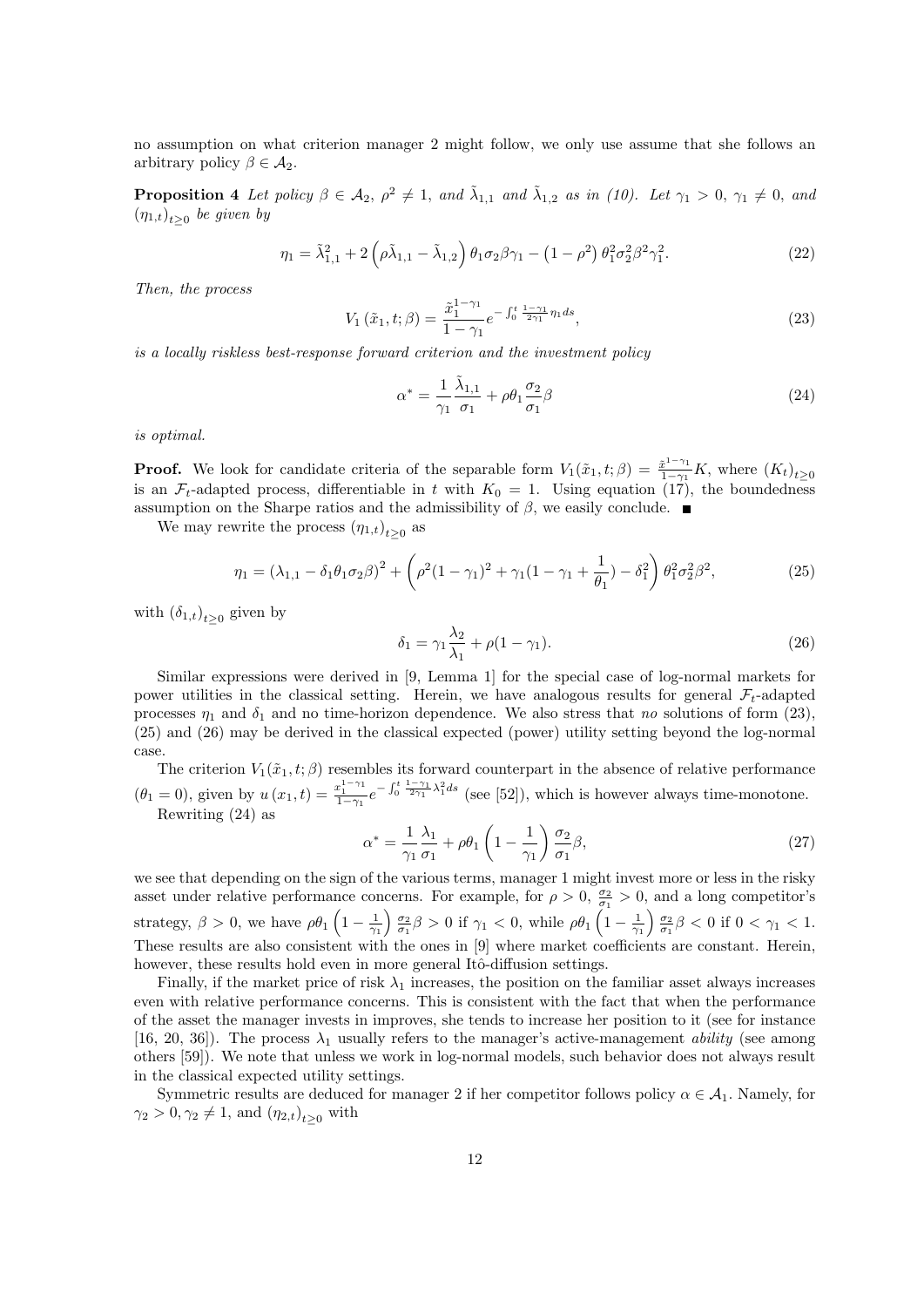$$
\eta_2 := \tilde{\lambda}_{2,2}^2 + 2 \left( -\tilde{\lambda}_{2,1} + \rho \tilde{\lambda}_{1,1} \right) \sigma_1 \theta_2 \alpha \gamma_2 - \left( 1 - \rho^2 \right) \left( \sigma_1 \theta_2 \alpha \right)^2 \gamma_2^2, \tag{28}
$$

the process  $(V_2(\tilde{x}_2, t; \alpha))_{t \geq 0}$  given by

$$
V_2\left(\tilde{x}_2, t; \alpha\right) = \frac{\tilde{x}_2^{1-\gamma_2}}{1-\gamma_2} e^{-\int_0^t \frac{1-\gamma_2}{2\gamma_2} \eta_2 ds},\tag{29}
$$

is a locally riskless best-response forward criterion and the investment policy

$$
\beta^* = \frac{1}{\gamma_2} \frac{\tilde{\lambda}_{2,2}}{\sigma_2} + \rho \theta_2 \frac{\sigma_1}{\sigma_2} \alpha = \frac{1}{\gamma_2} \frac{\lambda_2}{\sigma_2} + \rho \theta_2 \left( 1 - \frac{1}{\gamma_2} \right) \frac{\sigma_2}{\sigma_1} \alpha \tag{30}
$$

is optimal.

Finally, we may construct a best-response (locally riskless) forward criterion for the limiting cases  $\gamma_1 = 0$  and/or  $\gamma_2 = 0$ . Looking for a candidate process of the additive form  $V_1(\tilde{x}_1, t; \beta) = \log \tilde{x}_1 + K$ , for a suitable process  $(K_t)_{t\geq 0}$ , equation (17) yields

$$
V_1(\tilde{x}_1, t; \beta) = \log \tilde{x}_1 + \int_0^t \left( \frac{1}{2} \tilde{\lambda}_{1,1}^2 - \left( \rho \tilde{\lambda}_{1,1} - \tilde{\lambda}_{1,2} \right) \theta_1 \sigma_2 \beta + \frac{1}{2} \left( 1 - \rho^2 \right) \theta_1^2 \left( \sigma_2 \beta \right)^2 \right) ds,
$$

with optimal policy  $\alpha^* = \frac{\tilde{\lambda}_{1,1}}{\sigma_1}$  $\frac{\delta_{1,1}}{\sigma_1} + \rho \frac{\sigma_2}{\sigma_1} \theta_1 \beta$ . Similar results can be produced for the case  $\gamma_2 = 0$ .

### 2.2 Forward Nash equilibrium

The asset managers not only trade between the riskless account and the respective specialized risky asset but, also, interact dynamically with each other. Then, the individual best-response problems lead conceptually to a pure-strategy Nash game. We call the equilibrium of this game a *forward Nash* equilibrium and propose the following definition for its analysis.

We recall the modified risk premia  $\tilde{\lambda}_{1,1}(\beta)$ ,  $\tilde{\lambda}_{1,2}(\beta)$  and  $\tilde{\lambda}_{2,1}(\alpha)$ ,  $\tilde{\lambda}_{2,2}(\alpha)$  (cf. (10) and (12)), highlighting their dependence on the competitor's policies.

**Definition 5** A forward Nash equilibrium consists of two pairs of  $\mathcal{F}_t$ -adapted processes,

 $\left(V_1(\tilde{x}_1,t;\beta^*)_{t\geq0},(\alpha^*_t)_{t\geq0}\right)$  and  $((V_2(\tilde{x}_2,t;\alpha^*))_{t\geq0},(\beta^*_t)_{t\geq0}), \tilde{x}_1,\tilde{x}_2>0, t\geq0$ , with the following properties:

i) The processes  $\alpha^* \in \mathcal{A}_1$  and  $\beta^* \in \mathcal{A}_2$ ,

*ii*) The processes  $V_1(\tilde{x}_1, t; \beta^*)$ ,  $V_2(\tilde{x}_2, t; \alpha^*) \in \mathcal{U}$ .

ii) For  $\alpha \in A_1$ ,  $V_1(\tilde{X}_1,t;\beta^*)$  is a (local) super-martingale and  $V_1(\tilde{X}_{1,t}^*,t;\beta^*)$  is a (local) martingale where  $\tilde{X}_1$  and  $\tilde{X}_1^*$  solve (9) with  $\tilde{\lambda}_{1,1} = \tilde{\lambda}_{1,1}(\beta^*)$  and  $\tilde{\lambda}_{1,2} = \tilde{\lambda}_{1,2}(\beta^*)$ , and with  $\alpha$  and  $\alpha^*$  being, respectively, used.

iii) For  $\beta \in A_2$ ,  $V_2(\tilde{X}_2,t;\alpha^*)$  is a (local) super-martingale and  $V_2(\tilde{X}^*_{2,t},t;\alpha^*)$  is a (local) martingale where  $\tilde{X}_2$  and  $\tilde{X}_2^*$  solve (11) with  $\tilde{\lambda}_{2,1} = \tilde{\lambda}_{2,1} (\alpha^*)$  and  $\tilde{\lambda}_{2,2} = \tilde{\lambda}_{2,2} (\alpha^*)$ , and with  $\beta$  and  $\beta^*$  being, respectively, used.

If, under appropriate integrability conditions, processes  $(V_1(\tilde{X}_1, t; \beta^*))$  $\underset{t\geq 0}{\text{and}}\left(V_1(\tilde{X}_1^*, t; \beta^*)\right)$  $t\geq 0$ are, respectively, a true supermartingale and a true martingale then, for any  $\alpha \in \mathcal{A}_1$ 

$$
\mathbb{E}\left[V_1(\tilde{X}_1^*, t; \beta^*)\right] = \mathbb{E}\left[V_1(\tilde{x}_1, 0)\right] \geq \mathbb{E}\left[V_1(\tilde{X}_1^1, t; \beta^*)\right].
$$

Analogously,

$$
\mathbb{E}\left[V_2(\tilde{X}_2^*, t; \alpha^*)\right] = \mathbb{E}\left[V_2(\tilde{x}_2, 0)\right] \ge \mathbb{E}\left[V_2(\tilde{X}_2, t; \alpha^*)\right].
$$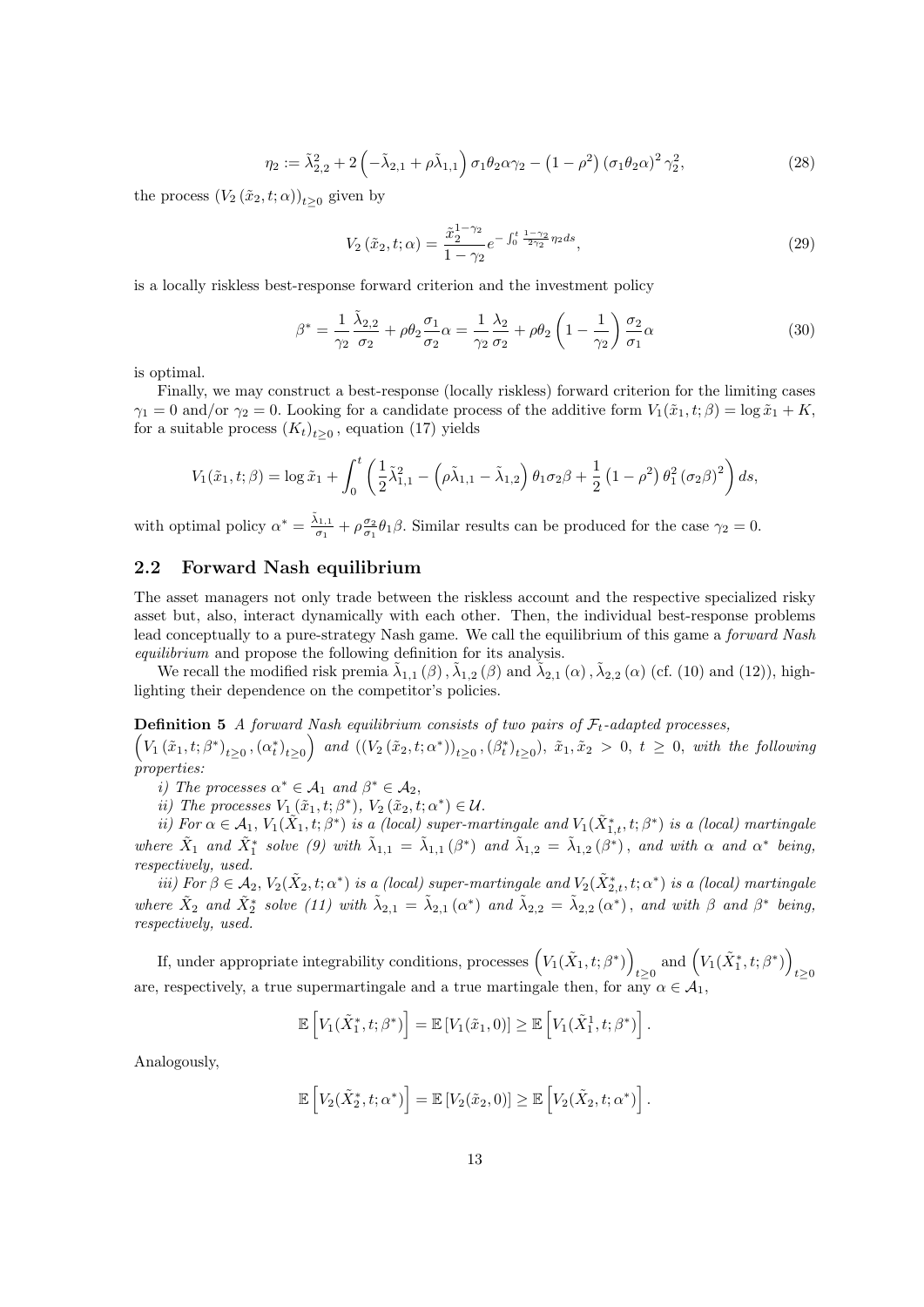In other words, no unilateral deviation in strategy by either manager will result in an increase in the expected utility of her relative performance metric.

From Proposition 3 and, in particular, the best-response strategy (18) and analogous results for the optimal policy  $\beta^*$ , it follows that the candidate forward Nash equilibrium strategies should satisfy the system of equations

$$
\begin{cases}\n\alpha^* = \frac{\tilde{\lambda}_{1,1}(\beta^*)}{\sigma_1} R_1^* \left( \tilde{X}_1^*, t; \beta^* \right) + \rho \theta_1 \frac{\sigma_2}{\sigma_1} \beta^* \\
\beta^* = \frac{\tilde{\lambda}_{2,2}(\alpha^*)}{\sigma_2} R_2^* \left( \tilde{X}_2^*, t; \alpha^* \right) + \rho \theta_2 \frac{\sigma_1}{\sigma_2} \alpha^*,\n\end{cases}
$$
\n(31)

where  $(R_{1,t}^*\left(\tilde{X}_1^*,t;\beta^*\right))$  $\lim_{t\geq 0} \text{ and } \left( R^*_{2,t} \left( \tilde{X}^*_2, t; \alpha^* \right) \right)$ are defined as  $t \geq 0$ 

$$
R_1^*\left(\tilde{X}_1^*, t; \beta^*\right) = -\frac{v_{1,z}(\tilde{X}_1^*, t)}{\tilde{X}_1^* v_{1,zz}(\tilde{X}_1^*, t)} \quad \text{ and } \quad R_2^*\left(\tilde{X}_2^*, t; \alpha^*\right) = -\frac{v_{2,z}(\tilde{X}_2^*, t)}{\tilde{X}_2^* v_{2,zz}(\tilde{X}_2^*, t)},
$$

with  $v_1(z, t)$  and  $v_2(z, t)$ ,  $(z, t) \in \mathbb{D}$ , solving

$$
v_{1,t} - \frac{1}{2}\tilde{\lambda}_{1,1}^2(\beta^*) \frac{v_{1,z}^2}{v_{1,zz}} + \frac{1}{2} \left(1 - \rho^2\right) \sigma_2^2 \theta_1^2 \beta^{*2} z^2 v_{1,zz} + \left(\rho \tilde{\lambda}_{1,1}(\beta^*) - \tilde{\lambda}_{1,2}(\beta^*)\right) \sigma_2 \theta_1 \beta^* z v_{1,z} = 0 \quad (32)
$$

and

$$
v_{2,t} - \frac{1}{2}\tilde{\lambda}_{2,2}^2(\alpha^*) \frac{v_{2,z}^2}{v_{2,zz}} + \frac{1}{2} \left(1 - \rho^2\right) \sigma_1^2 \theta_2^2 \alpha^{*2} z^2 v_{2,zz} + \left(-\tilde{\lambda}_{2,1}\left(\alpha^*\right) + \rho \tilde{\lambda}_{2,2}\left(\alpha^*\right)\right) \sigma_1 \theta_2 \alpha^* z v_{2,z} = 0. \tag{33}
$$

System (31) is in general non-tractable because of the highly non-linear terms  $R_1^*(\tilde{X}_1^*,t;\beta^*)$  and  $R_{2}^{*}\left(\tilde{X}_{2}^{*},t;\alpha^{*}\right)$  .

### 2.2.1 The CRRA cases

For tractability and to highlight the differences between the forward approach and the classical setting, we examine the case of homothetic criteria for both managers.

**Proposition 6** Let  $\gamma_1, \gamma_2 > 0$  with  $\gamma_1, \gamma_2 \neq 1$ , and assume that

$$
\delta := \gamma_1 \gamma_2 - \rho^2 \theta_1 \theta_2 (1 - \gamma_1)(1 - \gamma_2) \neq 0. \tag{34}
$$

Consider the processes  $(\alpha_t^*)_{t\geq 0}$ ,  $(\beta_t^*)_{t\geq 0}$  given by

$$
\alpha^* = \frac{\gamma_2 \lambda_1 - \rho \theta_1 (1 - \gamma_1) \lambda_2}{\sigma_1 \delta} \quad \text{and} \quad \beta^* = \frac{\gamma_1 \lambda_2 - \rho \theta_2 (1 - \gamma_2) \lambda_1}{\sigma_2 \delta}.
$$
 (35)

Let also  $(\eta_{1,t}^*)_{t\geq0}$  and  $(\eta_{2,t}^*)_{t\geq0}$  be given by (22) and (28) when  $\beta^*$  and  $\alpha^*$ are, respectively, used and  $(V_1(\tilde{x}_1,t;\beta^*))_{t\geq 0}$  and  $(V_2(\tilde{x}_2,t;\alpha^*))_{t\geq 0}$  defined as

$$
V_1(\tilde{x}_1, t; \beta^*) = \frac{\tilde{x}_1^{1-\gamma_1}}{1-\gamma_1} e^{-\int_0^t \frac{1-\gamma_1}{2\gamma_1} \eta_1^* ds}, \ V_2(\tilde{x}_2, t; \alpha^*) = \frac{\tilde{x}_2^{1-\gamma_2}}{1-\gamma_2} e^{-\int_0^t \frac{1-\gamma_2}{2\gamma_2} \eta_2^* ds}.
$$

Then, the pair of processes  $((V_1(\tilde{x}_1,t;\beta^*),\alpha^*)$  and  $(V_2(\tilde{x}_2,t;\alpha^*),\beta^*)$  constitutes a forward Nash equilibrium.

**Proof.** From (27) and (30), we deduce that the candidate strategies  $(\alpha_t^*)_{t\geq 0}, (\beta_t^*)_{t\geq 0}$  must solve the system

$$
\begin{cases} \alpha^* - \left(1 - \frac{1}{\gamma_1}\right) \rho \theta_1 \frac{\sigma_2}{\sigma_1} \beta^* = \frac{1}{\gamma_1} \frac{\lambda_1}{\sigma_1} \\ - \left(1 - \frac{1}{\gamma_2}\right) \rho \theta_2 \frac{\sigma_1}{\sigma_2} \alpha^* + \beta^* = \frac{1}{\gamma_2} \frac{\lambda_2}{\sigma_2}. \end{cases}
$$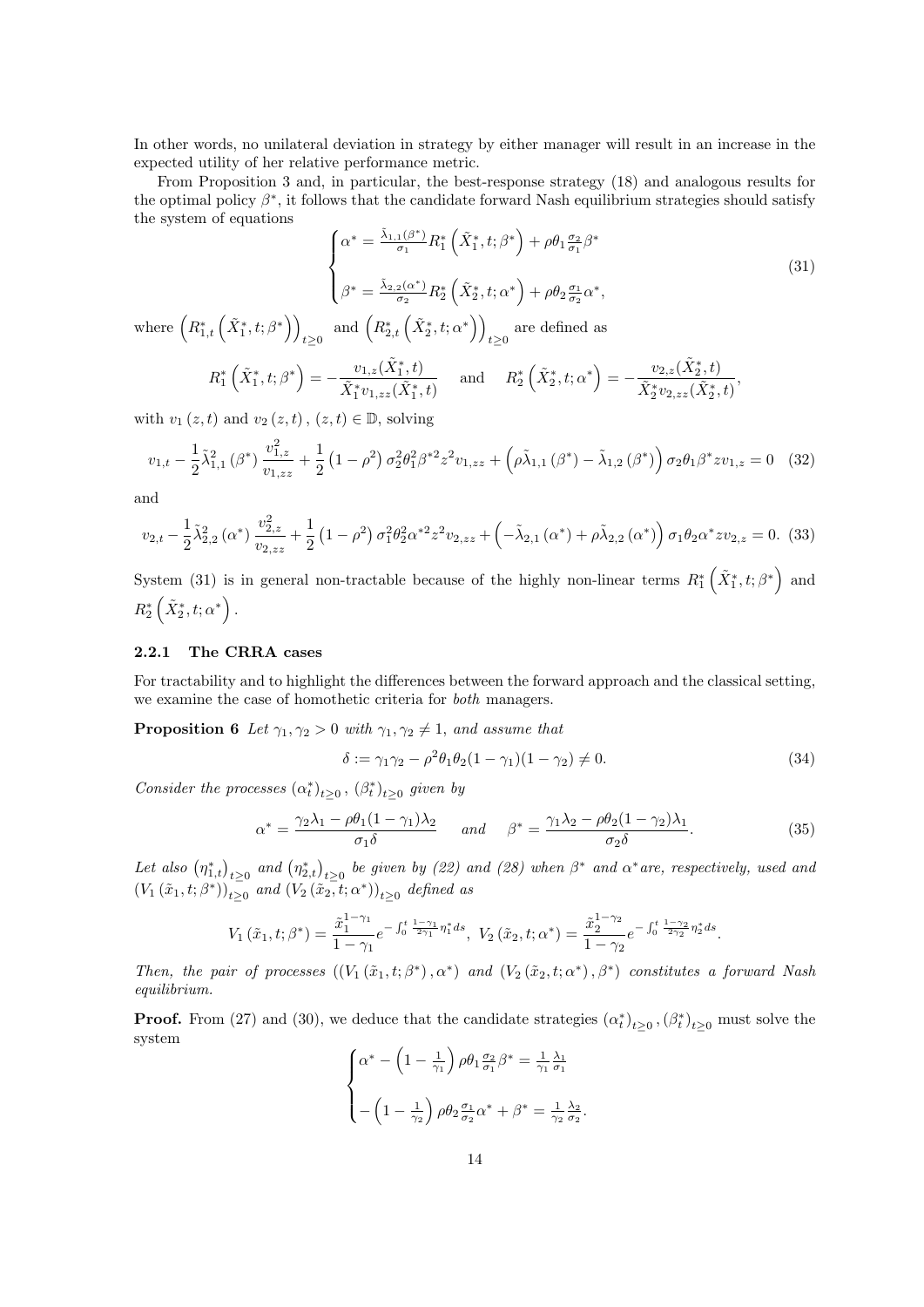Using that its determinant is given by  $\frac{\delta}{\gamma_1 \gamma_2}$ , with  $\delta$  as in (34) and, by assumption,  $\delta \neq 0$ , we easily deduce (35). Furthermore,  $\alpha^* \in \mathcal{A}_1$  and  $\beta^* \in \mathcal{A}_2$ , given the assumption on bounded  $\lambda_1$  and  $\lambda_2$ . The rest of the proof follows easily.

In the special case  $\rho = 0$ , the forward Nash equilibrium strategies simplify to,

$$
\alpha^* = \frac{1}{\gamma_1} \frac{\lambda_1}{\sigma_1} \quad \text{and} \quad \beta_2^* = \frac{1}{\gamma_2} \frac{\lambda_2}{\sigma_2},
$$

which are the optimal policies without competition. Note, however, that the associated forward Nash criteria still depend on the other manager's strategy through the processes  $\eta_1^*$  and  $\eta_2^*$ .

Continuing the discussion in §2.1.1., we mention that the forward Nash equilibrium investment strategies have the same form as those of the classical setting in a log-normal market (see [9, Proposition 1]). Hence, we may generalize all comparative statics of [9] in the general Itô-diffusion market setting herein. Furthermore, allowing stochastic coefficients to the model makes the equilibrium investment strategies rich enough to include some observed empirical evidence, which cannot be captured by the constant investment strategies (induced by the constant coefficients). For example, we readily get that  $\alpha^*$  is increasing with respect to  $\lambda_2$  if  $\gamma_1 > 1$  (and both managers have long position on their market with  $\delta, \rho > 0$ ). This is consistent with the fact that managers may increase (resp. decrease) their risky positions when their competitors have a better (resp. worse) performance (see among others  $[16, 19, 36]$ .

# 3 Asset diversification and forward competition

In this section we impose the situation where both managers invest in the same market  $\mathcal{M} =$  $(B, S_1, S_2)$ , with  $S_1, S_2$  solving (3) and without any trading constraints. This case is particularly popular when managers aim to beat the same benchmark. The managers have relative performance concerns and may interact passively or competitively. As in the asset specialization case, we incorporate these concerns by working with relative wealth processes with competition parameters  $\theta_1, \theta_2$ . We measure the performance of their strategies using forward best response and forward Nash equilibrium criteria, respectively. We define them as in Definitions 2 and 5, and we also work with locally riskless processes.

Using (3), the (discounted by the bond) wealth processes  $(X_{1,t})_{t\geq0}$  and  $(X_{2,t})_{t\geq0}$ ,  $t\geq0$ , satisfy

$$
\frac{dX_1}{X_1} = \sigma_1 \alpha_1 (\lambda_1 dt + dW_1) + \sigma_2 \alpha_2 (\lambda_2 dt + dW_2)
$$
\n(36)

and

$$
\frac{dX_2}{X_2} = \sigma_1 \beta_1 (\lambda_1 dt + dW_1) + \sigma_2 \beta_2 (\lambda_2 dt + dW_2),\tag{37}
$$

with  $X_{1,0} = x_1 > 0$  and  $X_{2,0} = x_2 > 0$ , and  $\alpha_1, \alpha_2$  (resp.  $\beta_1, \beta_2$ ) being the fractions of wealth  $X_1$  (resp.  $X_2$ ) invested in asset classes  $S_1$  and  $S_2$ , respectively. The set A of admissible policies  $\alpha = (\alpha_1, \alpha_2)$  and  $\beta = (\beta_1, \beta_2)$  is defined similarly to (6).

For  $\theta_1, \theta_2 \in (0, 1]$ ,  $\alpha = (\alpha_1, \alpha_2)$  and  $\beta = (\beta_1, \beta_2)$ , the biased benchmark processes  $(X_{1,t}^{\theta_2})_{t \geq 0}$  and  $\left(X_{2,t}^{\theta_1}\right)_{t\geq0}$  solve

$$
\frac{dX_{1,t}^{\theta_2}}{X_{1,t}^{\theta_2}} = \theta_2 \sigma_1 \alpha_1 (\lambda_1 dt + dW_1) + \theta_2 \sigma_2 \alpha_2 (\lambda_2 dt + dW_2) + \frac{1}{2} \theta_2 (\theta_2 - 1) C_1 (\alpha) dt
$$

with the process  $(C_{1,t}(\alpha))_{t\geq 0}$ ,

$$
C_1(\alpha) := \sigma_1^2 \alpha_1^2 + 2\rho \sigma_1 \sigma_2 \alpha_1 \alpha_2 + \sigma_2^2 \alpha_2^2.
$$
 (38)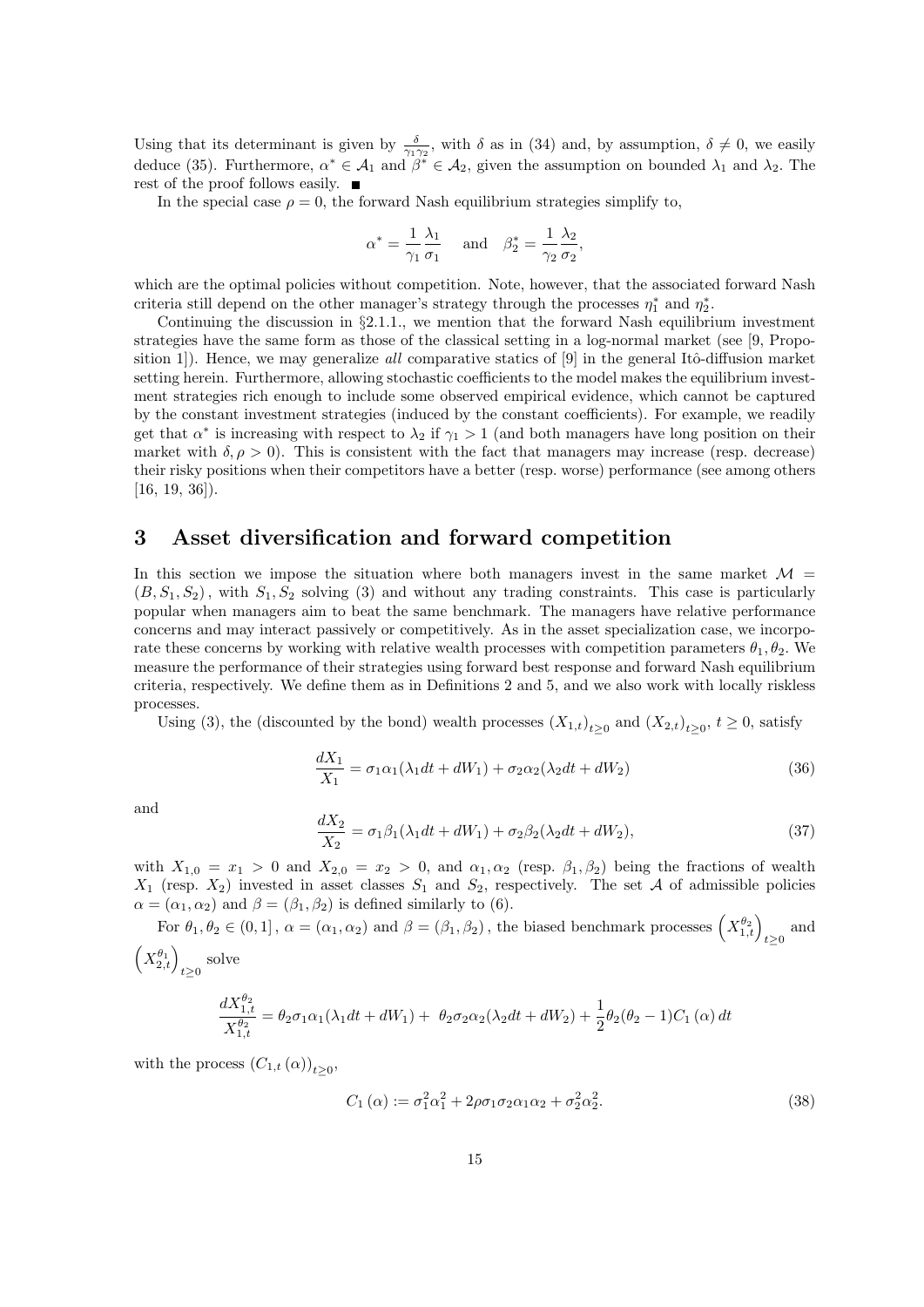Similarly,

$$
\frac{dX_{2,t}^{\theta_1}}{X_{2,t}^{\theta_1}} = \theta_1 \sigma_1 \beta_1 (\lambda_1 dt + dW_1) + \theta_1 \sigma_2 \beta_2 (\lambda_2 dt + dW_2) + \frac{1}{2} \theta_1 (\theta_1 - 1) C_2 (\beta) dt,
$$

with the process  $(C_{2,t}(\beta))_{t\geq 0}$ ,

$$
C_2(\beta) = \sigma_1^2 \beta_1^2 + 2\rho \sigma_1 \sigma_2 \beta_1 \beta_2 + \sigma_2^2 \beta_2^2.
$$
 (39)

Direct calculations yield that the relative wealths processes  $\tilde{X}_1 := \frac{X_1}{X_{2,t}^{\theta_1}}$  and  $\tilde{X}_2 := \frac{X_2}{X_{1,t}^{\theta_2}}$  satisfy

$$
\frac{d\tilde{X}_1}{\tilde{X}_1} = \sigma_1 \alpha_1 \left( \tilde{\lambda}_{1,1} dt + dW_1 \right) + \sigma_2 \alpha_2 \left( \tilde{\lambda}_{1,2} dt + dW_2 \right) \n- \sigma_1 \theta_1 \beta_1 \left( \lambda_1 dt + dW_1 \right) - \sigma_2 \theta_1 \beta_2 \left( \lambda_2 dt + dW_2 \right) + \frac{1}{2} \theta_1 \left( 1 + \theta_1 \right) C_2 \left( \beta \right) dt,
$$
\n(40)

with the processes  $(\tilde{\lambda}_{1,1,t})_{t\geq 0}$  and  $(\tilde{\lambda}_{1,2,t})_{t\geq 0}$ ,

$$
\tilde{\lambda}_{1,1} := \lambda_1 - \theta_1 \left( \sigma_1 \beta_1 + \rho \sigma_2 \beta_2 \right) \quad \text{and} \quad \tilde{\lambda}_{1,2} := \lambda_2 - \theta_1 \left( \rho \sigma_1 \beta_1 + \sigma_2 \beta_2 \right). \tag{41}
$$

Similarly,

$$
\frac{d\tilde{X}_2}{\tilde{X}_2} = \sigma_1 \beta_1 \left( \tilde{\lambda}_{2,1} dt + dW_1 \right) + \sigma_2 \beta_2 \left( \tilde{\lambda}_{2,2} dt + dW_2 \right)
$$

$$
- \sigma_1 \theta_2 \alpha_1 \left( \lambda_1 dt + dW_1 \right) - \sigma_2 \theta_2 \alpha_2 \left( \lambda_2 dt + dW_2 \right) + \frac{1}{2} \theta_2 \left( 1 + \theta_2 \right) C_1 \left( \alpha \right) dt, \tag{42}
$$

with the processes  $(\tilde{\lambda}_{2,1,t})_{t\geq 0}$  and  $(\tilde{\lambda}_{2,2,t})_{t\geq 0}$ ,

$$
\tilde{\lambda}_{2,1} := \lambda_1 - \theta_2 \left( \sigma_1 \alpha_1 + \rho \sigma_2 \alpha_2 \right) \quad \text{and} \quad \tilde{\lambda}_{2,2} := \lambda_2 - \theta_2 \left( \rho \sigma_1 \alpha_1 + \sigma_2 \alpha_2 \right). \tag{43}
$$

As in the asset specialization case, we may interpret (40) as the wealth of a manager who invests in the personalized fictitious market  $\tilde{\mathcal{M}}_1^d := (B, \tilde{S}_{1,1}, \tilde{S}_{1,2})$  with (pseudo) stocks  $\tilde{S}_{1,1}, \tilde{S}_{1,2}$  solving

$$
\frac{d\tilde{S}_{1,1}}{\tilde{S}_{1,1}} = \sigma_1\left(\tilde{\lambda}_{1,1}dt + dW_1\right) \quad \text{and} \quad \frac{d\tilde{S}_{1,2}}{\tilde{S}_{1,2}} = \sigma_2\left(\tilde{\lambda}_{1,2}dt + dW_2\right),
$$

with  $\tilde{\lambda}_{1,1}$  and  $\tilde{\lambda}_{1,2}$  given in (41), while receiving returns from a *random endowment process*  $(Y_{1,t})_{t\geq0}$ ,

$$
\frac{d\tilde{X}_1}{\tilde{X}_1} = \alpha_1 \sigma_1 \left( \tilde{\lambda}_{1,1} dt + dW_1 \right) + \alpha_2 \sigma_2 \left( \tilde{\lambda}_{1,2} dt + dW_2 \right) + dY_{1,t}
$$

with

$$
dY_1 = -\theta_1 \sigma_1 \beta_1 (\lambda_1 dt + dW_1) - \theta_1 \sigma_2 \beta_2 (\lambda_2 dt + dW_2) + \frac{1}{2} \theta_1 (1 + \theta_1) C_2 (\beta) dt
$$

and  $Y_{1,0} = 0$ .

Similarly, manager 2 invests in a personalized fictitious market  $\tilde{\cal M}^d_2:=\left(B,\tilde S_{2,1},\tilde S_{2,2}\right)$  with (pseudo) stocks  $\tilde{S}_{2,1}, \tilde{S}_{2,2}$  solving

$$
\frac{d\tilde{S}_{2,1}}{\tilde{S}_{2,1}} = \sigma_2 \left( \tilde{\lambda}_{2,1} dt + dW_1 \right) \quad \text{and} \quad \frac{d\tilde{S}_{2,2}}{\tilde{S}_{2,2}} = \sigma_2 \left( \tilde{\lambda}_{2,2} dt + dW_2 \right),
$$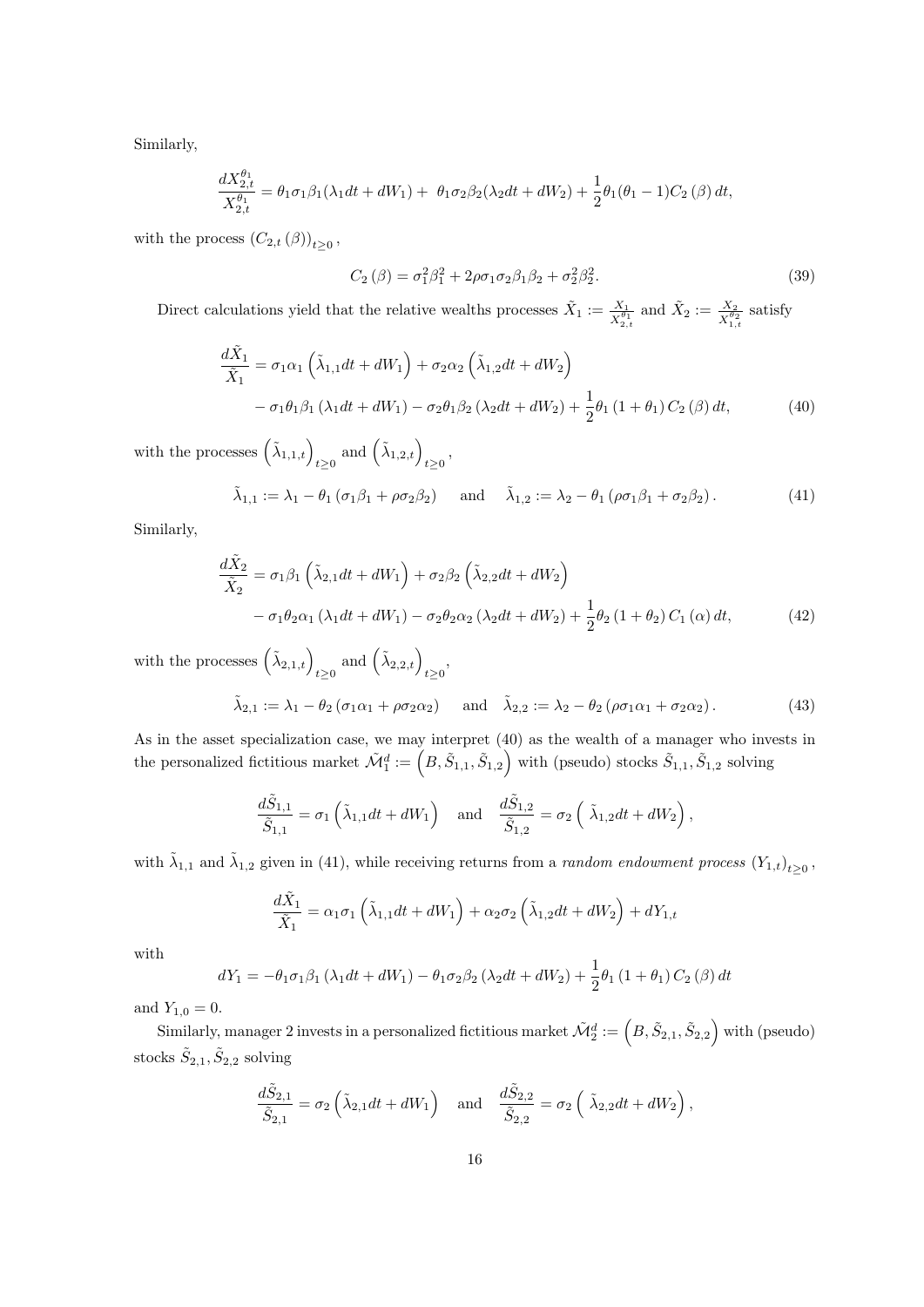with  $\tilde{\lambda}_{2,1}$  and  $\tilde{\lambda}_{2,2}$  given in (43), and

$$
\frac{d\tilde{X}_2}{\tilde{X}_2} = \sigma_1 \beta_1 \left( \tilde{\lambda}_{2,1} dt + dW_1 \right) + \sigma_2 \beta_2 \left( \tilde{\lambda}_{2,2} dt + dW_2 \right) + dY_2
$$

with

$$
dY_2 = -\theta_2 \sigma_1 \alpha_1 (\lambda_1 dt + dW_1) - \theta_2 \sigma_2 \alpha_2 (\lambda_2 dt + dW_2) + \frac{1}{2} \theta_2 (1 + \theta_2) C_1 (\alpha) dt,
$$

and  $Y_{2,0} = 0$ .

The personalized fictitious markets  $\tilde{\mathcal{M}}_1^d$  and  $\tilde{\mathcal{M}}_2^d$  are both *complete*, in contrast to their counterparts  $\tilde{\mathcal{M}}_1^s$  and  $\tilde{\mathcal{M}}_2^s$  in the asset specialization case. This completeness makes the underlying problems tractable, as we discuss next.

### 3.1 Best-response forward relative performance criteria

In analogy to the asset diversification case, we apply Definition 2 to define the best-response forward performance criteria, denoted with a slight abuse of notation by  $(V_1(\tilde{x}_1,t;\beta))_{t\geq 0}$  and  $(V_2(\tilde{x}_2,t;\alpha))_{t\geq 0}$ ,  $\tilde{x}_1 = \frac{x_1}{x_2^{\theta_1}}, \, \tilde{x}_2 = \frac{x_2}{x_1^{\theta_2}}$  $\frac{x_2}{x_1^{a_2}}$ , where  $\alpha, \beta$  stand for arbitrary policies of the competitors. Because of symmetry, we only analyze the quantities pertinent to manager 1. We provide complete characterization of her relative forward criterion, the optimal investment and the optimal wealth processes under relative performance concerns.

Following [52], we first define two auxiliary functions,  $u_1 : \mathbb{D} \to \mathbb{R}_+$  and  $h_1 : \mathbb{R} \times \mathbb{R}_+ \to \mathbb{R}_+$ . Function  $u_1$  solves

$$
u_{1,t} = \frac{1}{2} \frac{u_{1,z}^2}{u_{1,zz}},\tag{44}
$$

with initial condition given by

$$
\left(u_1'(z,0)\right)^{(-1)} := \int_{0^+}^{\infty} z^{-y} d\nu_1(y),\tag{45}
$$

for a finite positive Borel measure  $\nu_1$ .

The function  $h_1$  is defined as  $h_1(z,t) := (u_{1,z})^{(-1)} (e^{-z+\frac{t}{2}}, t)$  (spatial inverse). It solves  $h_{1,t} + \frac{1}{2}h_{1,zz} = 0$  with  $h_1(z,0) = \int_{0+}^{\infty} e^{yz} d\nu_1(y)$ , and is given by

$$
h_1(z,t) = \int_{0^+}^{\infty} e^{yz - \frac{1}{2}y^2 t} d\nu_1(y).
$$
 (46)

Let also  $R_1 : \mathbb{D} \to \mathbb{R}_+$ ,

$$
R_1(z,t) := -\frac{u_{1,z}(z,t)}{zu_{1,zz}(z,t)} = \frac{h_{1,z}\left(h_1^{(-1)}(z,t),t\right)}{h_1\left(h_1^{(-1)}(z,t),t\right)},\tag{47}
$$

with the latter equality following from the definition of  $h_1$ .

The functions  $u_1, h_1$  and  $R_1$  were introduced in [52], and used to construct in full generality the locally riskless forward criteria in the absence of competition  $(\theta_1 = 0)$ ; we refer the reader therein for details, and especially for the assumptions on measure  $\nu_1$ .

Finally, we consider the processes  $(A_{1,t})_{t\geq 0}$  and  $(M_{1,t})_{t\geq 0}$  defined, for  $\tilde{\lambda}_{1,1}, \tilde{\lambda}_{1,2}$  as in (41), as

$$
A_1 := \frac{1}{1 - \rho^2} \int_0^t \left( \tilde{\lambda}_{1,1}^2 - 2\rho \tilde{\lambda}_{1,1} \tilde{\lambda}_{1,2} + \tilde{\lambda}_{1,2}^2 \right) ds \text{ and } M_1 := \int_0^t \tilde{\lambda}_{1,1} dW_1 + \int_0^t \tilde{\lambda}_{1,2} dW_2.
$$
 (48)

Next, we present the main result in the asset diversification case.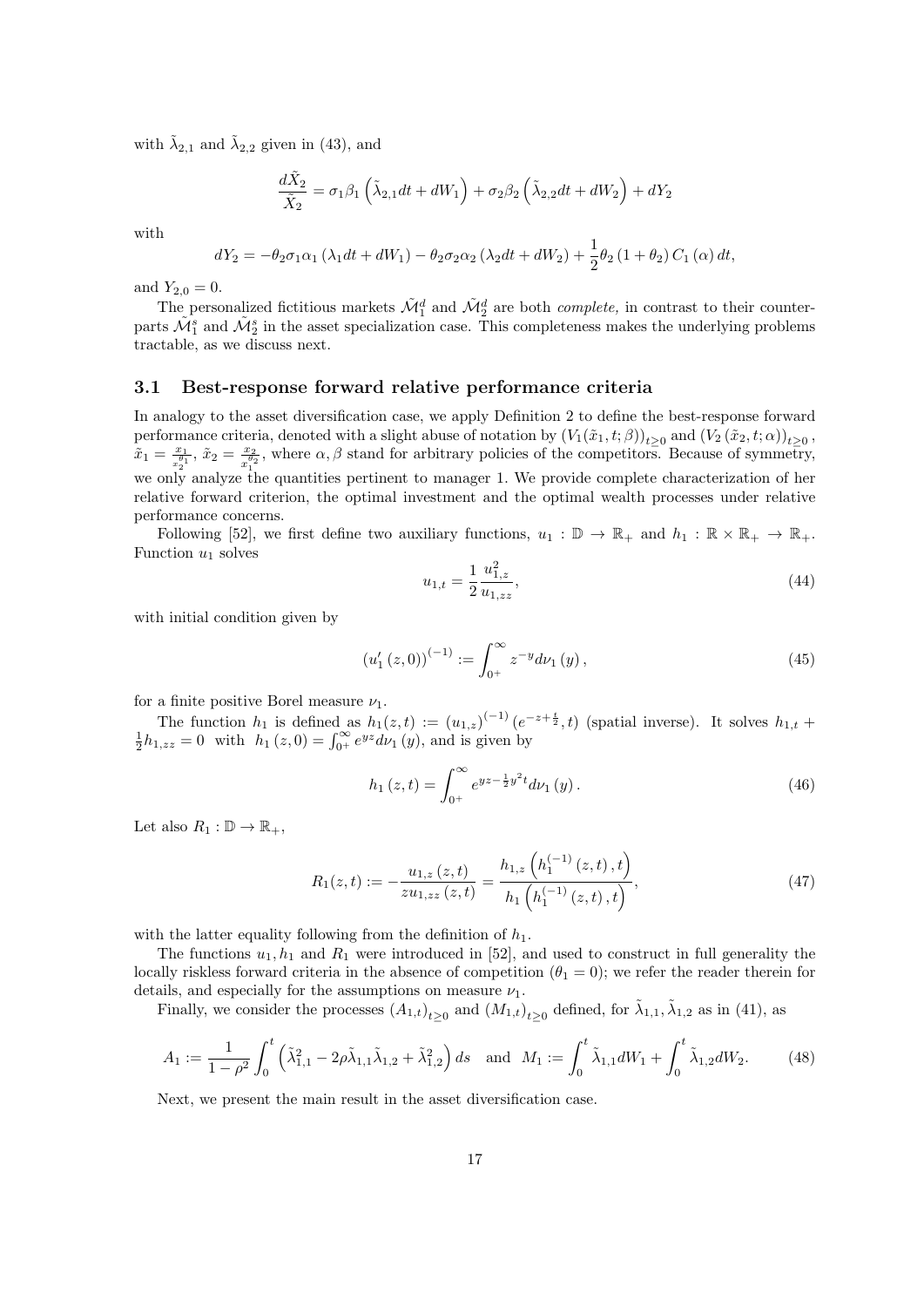**Proposition 7** Let policy  $\beta = (\beta_1, \beta_2) \in \mathcal{A}$  and  $C_2(\beta)$  as in (39), and define  $(B_{1,t})_{t \geq 0}$  as

$$
B_1 := e^{\frac{1}{2}\theta_1(1-\theta_1) \int_0^t C_2(\beta) ds}.
$$
\n(49)

Let the processes  $A_1$  and  $M_1$  be as in (48),  $u_1(\tilde{x}_1, 0)$  as in (45) with  $u_1(z, t)$  solving (44), and introduce the process  $(H_{1,t})_{t\geq 0}$ ,

$$
H_1 := \frac{h_{1,z} \left( h_1^{(-1)} \left( \tilde{x}_1, 0 \right) + A_1 + M_1, A_1 \right)}{h_1 \left( h_1^{(-1)} \left( \tilde{x}_1, 0 \right) + A_1 + M_1, A_1 \right)}
$$
  
= 
$$
\frac{\int_{0^+}^{\infty} e^{y h_1^{(-1)} \left( \tilde{x}_1, 0 \right)} y d\tilde{\nu}_{1,t} \left( y \right)}{\int_{0^+}^{\infty} e^{y h_1^{(-1)} \left( \tilde{x}_1, 0 \right)} d\tilde{\nu}_{1,t} \left( y \right)},
$$
(50)

with

$$
d\tilde{\nu}_{1,t}(y) = e^{y(1-\frac{y}{2})A_1 + yM_1} d\nu_{1,t}(y).
$$
\n(51)

The following assertions hold:

i) The process  $(V_1(\tilde{x}_1,t;\beta))_{t\geq0}$ , given by

$$
V_1(\tilde{x}_1, t; \beta) = u_1\left(\frac{\tilde{x}_1}{B_1}, A_1\right),\tag{52}
$$

with  $V_1(\tilde{x}_1, 0; \beta) = u_1(\tilde{x}_1, 0)$  is the unique locally riskless best-response forward criterion with such initial condition. For each  $\beta \in \mathcal{A}$  and  $\tilde{x}_1 > 0$ ,  $V_1(\tilde{x}_1, t; \beta)$  is time-decreasing.

ii) The optimal wealth process  $(\tilde{X}_{1,t}^*)_{t\geq0}$  is given by

$$
\tilde{X}_1^* = B_1 h_1 \left( h_1^{(-1)} (\tilde{x}_1, 0) + A_1 + M_1, A_1 \right)
$$
\n
$$
= B_1 \int_{0^+}^{\infty} e^{y h_1^{(-1)} (\tilde{x}_1, 0)} d\tilde{\nu}_{1,t} (y),
$$
\n(53)

with  $\tilde{\nu}_{1,t}$  as in (51). iii) Let  $\alpha^*(z,t) = (\alpha_1^*(z,t), \alpha_2^*(z,t))$ ,  $(z,t) \in \mathbb{D}$ , be defined as

$$
\alpha_1^*(z,t) = \frac{\tilde{\lambda}_{1,1} - \rho \tilde{\lambda}_{1,2}}{(1 - \rho^2)\sigma_1} B_1 R_1 \left(\frac{z}{B_1}, A_1\right) + \theta_1 \beta_1 \tag{54}
$$

and

$$
\alpha_2^*(z,t) = \frac{-\rho \tilde{\lambda}_{1,1} + \tilde{\lambda}_{1,2}}{(1-\rho^2)\sigma_2} B_1 R_1 \left(\frac{z}{B_1}, A_1\right) + \theta_1 \beta_2.
$$

Then, the optimal investment processes  $(\alpha_{1,t}^*)_{t\geq 0}, (\alpha_{2,t}^*)_{t\geq 0}$  are given in the feedback form,

$$
\alpha_1^* = \alpha_1^* \left( \tilde{X}_1^*, A_1 \right) \quad \text{and} \quad \alpha_2^* = \alpha_2^* \left( \tilde{X}_1^*, A_1 \right), \tag{55}
$$

and in closed form,

$$
\alpha_1^* = \frac{\tilde{\lambda}_{1,1} - \rho \tilde{\lambda}_{1,2}}{(1 - \rho^2)\,\sigma_1} H_1 + \theta_1 \beta_1 \tag{56}
$$

and

$$
\alpha_2^* = \frac{-\rho \tilde{\lambda}_{1,1} + \tilde{\lambda}_{1,2}}{(1-\rho^2)\,\sigma_2} H_1 + \theta_1 \beta_2,
$$

with  $H_1$  as in (50).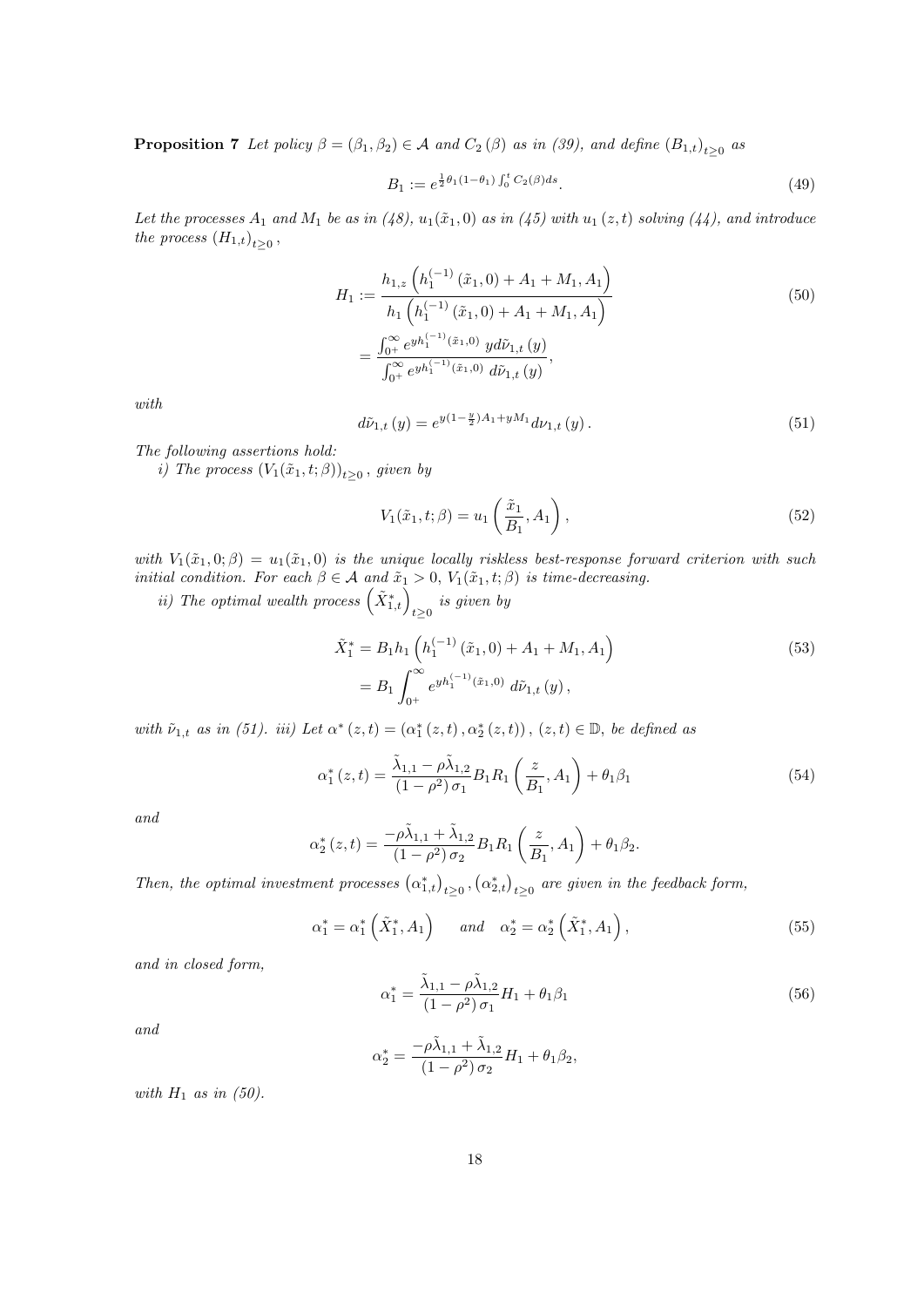**Proof.** Let  $\hat{\alpha}_1 := \alpha_1 - \theta_1 \beta_1$ ,  $\hat{\alpha}_2 := \alpha_2 - \theta_1 \beta_2$ . Then, the state dynamics (40) can be written as

$$
\frac{d\tilde{X}_1}{\tilde{X}_1} = \hat{\alpha}_1 \sigma_1 \left( \tilde{\lambda}_{1,1} dt + dW_1 \right) + \hat{\alpha}_2 \sigma_2 \left( \tilde{\lambda}_{1,2} dt + dW_2 \right) + \frac{1}{2} \theta_1 (1 - \theta_1) C_2 \left( \beta \right) dt.
$$

Defining the auxiliary process  $(\hat{X}_{1,t})_{t\geq 0}$  by

$$
\hat{X}_1 = \frac{\tilde{X}_1}{B_1},
$$

we have that

$$
\frac{d\hat{X}_1}{\hat{X}_1} = \hat{\alpha}_1 \sigma_1 \left( \tilde{\lambda}_{1,1} dt + dW_1 \right) + \hat{\alpha}_2 \sigma_2 \left( \tilde{\lambda}_{1,2} dt + dW_2 \right),\tag{57}
$$

,

with  $\hat{X}_{1,0} = \tilde{X}_{1,0} = \tilde{x}_1$ . We are, then, in the complete market framework of [52, Section 3] and we deduce that if  $u_1 : \mathbb{D} \to \mathbb{R}_+$  solves (44) and satisfies (45), then the process  $u_1(\hat{X}_1, A_1)$  is a  $\text{supermartingale for any } \left( \left( \hat{\alpha}_{1,t} \right)_{t \geq 0}, \left( \hat{\alpha}_{2,t} \right)_{t \geq 0} \right) \text{ and becomes a martingale for } \left( \hat{\alpha}_{1,t}^* \right)_{t \geq 0}, \left( \hat{\alpha}_{2,t}^* \right)_{t \geq 0} \text{ given }$ by

$$
\hat{\alpha}_1^* = -\frac{\tilde{\lambda}_{1,1} - \rho \tilde{\lambda}_{1,2}}{(1 - \rho^2) \sigma_1} \hat{R}^* \text{ and } \hat{\alpha}_2^* = \frac{-\rho \tilde{\lambda}_{1,1} + \tilde{\lambda}_{1,2}}{(1 - \rho^2) \sigma_2} \hat{R}^*
$$

with  $(\hat{R}^*_t)$  $_{t\geq 0}\ =\ -\frac{u_{1,z}\left(\hat{X}_{1}^{*},A_{1}\right)}{\hat{X}_{1}^{*}u_{1,zz}\left(\hat{X}_{1}^{*},A_{1}\right)}$  $\frac{u_{1,z}(X_1^*,A_1)}{\hat{X}_1^*u_{1,zz}(\hat{X}_1^*,A_1)},$  where  $\hat{X}_1^*$  solves (57) with  $(\hat{\alpha}_1^*,\hat{\alpha}_2^*)$  being used. Following the analysis in [52], we deduce that the optimal process  $(\hat{X}_{1,t}^*)_{t\geq0}$  is given in closed form by  $\hat{X}_1^*$  =  $h_1\left(h_1^{(-1)}(\hat{x}_1,0) + A_1 + M_1, A_1\right)$  and (53) follows. Furthermore, from the definition of  $h_1$  we deduce that

$$
\hat{\alpha}_1^* = \frac{\tilde{\lambda}_{1,1} - \rho \tilde{\lambda}_{1,2}}{(1 - \rho^2) \sigma_1} \frac{h_{1,z} \left( h_1^{(-1)}(\hat{x}_1, 0) + A_1 + M_1, A_1 \right)}{h_1 \left( h_1^{(-1)}(\hat{x}_1, 0) + A_1 + M_1, A_1 \right)}
$$

and, similarly,

$$
\hat{\alpha}_2^* = \frac{\tilde{\lambda}_{1,1} - \rho \tilde{\lambda}_{1,2}}{(1 - \rho^2) \sigma_1} \frac{h_{1,z} \left( h_1^{(-1)}(\hat{x}_1, 0) + A_1 + M_1, A_1 \right)}{h_1 \left( h_1^{(-1)}(\hat{x}_1, 0) + A_1 + M_1, A_1 \right)}.
$$

We easily deduce that  $\hat{\alpha}_1^*, \hat{\alpha}_2^* \in \mathcal{A}$  as well as the rest of the assertions for the optimal wealth and optimal policies.

To establish the time monotonicity of  $V_1(\tilde{x}_1, t; \beta)$ , observe that, for each  $\beta \in \mathcal{A}$  and  $\tilde{x}_1 > 0$ ,

$$
\frac{d}{dt}V_{1}(\tilde{x}_{1},t;\beta)=-\frac{1}{2}\theta_{1}\left(1-\theta_{1}\right)\frac{C_{2}\left(\beta\right)}{B_{1}\left(\beta\right)}u_{1,x}\left(\frac{\tilde{x}_{1}}{\tilde{B}_{1}},A_{1}\right)+\frac{\tilde{\lambda}_{1,1}^{2}-2\rho\tilde{\lambda}_{1,1}\tilde{\lambda}_{1,2}+\tilde{\lambda}_{1,2}^{2}}{1-\rho^{2}}u_{1,t}\left(\frac{\tilde{x}_{1}}{B_{1}},A_{1}\right)<0
$$

as  $\theta_1 < 1, C_2 > 0, u_{1x} > 0$  and  $u_{1x} < 0$ .

Remark 8 We note that the above best-response forward performance differs from the one introduced in [51] given by  $u(x/Y_t, Z_t)$  , where  $(Y_t)_{t\geq 0}$  is a traded benchmark and  $(Z_t)_{t\geq 0}$  a "market-view" process. This process is not locally riskless and  $\overline{its}$  state variable is the individual wealth, and not the relative one.

Similar results may be derived for manager 2. Let manager 1 follow an arbitrary policy, say  $\alpha = (\alpha_1, \alpha_2) \in \mathcal{A}$ . If we choose  $V_2(\tilde{x}_2, 0; \alpha) = \int_{0^+}^{\infty} \tilde{x}_2^{-y} d\nu_2(y)$ , for a suitable positive Borel measure  $\nu_2$ , we deduce that the unique locally riskless best-response forward criterion is given by

$$
V_2(\tilde{x}_2, t; \alpha) = u_2\left(\frac{\tilde{x}_2}{B_2}, A_2\right),
$$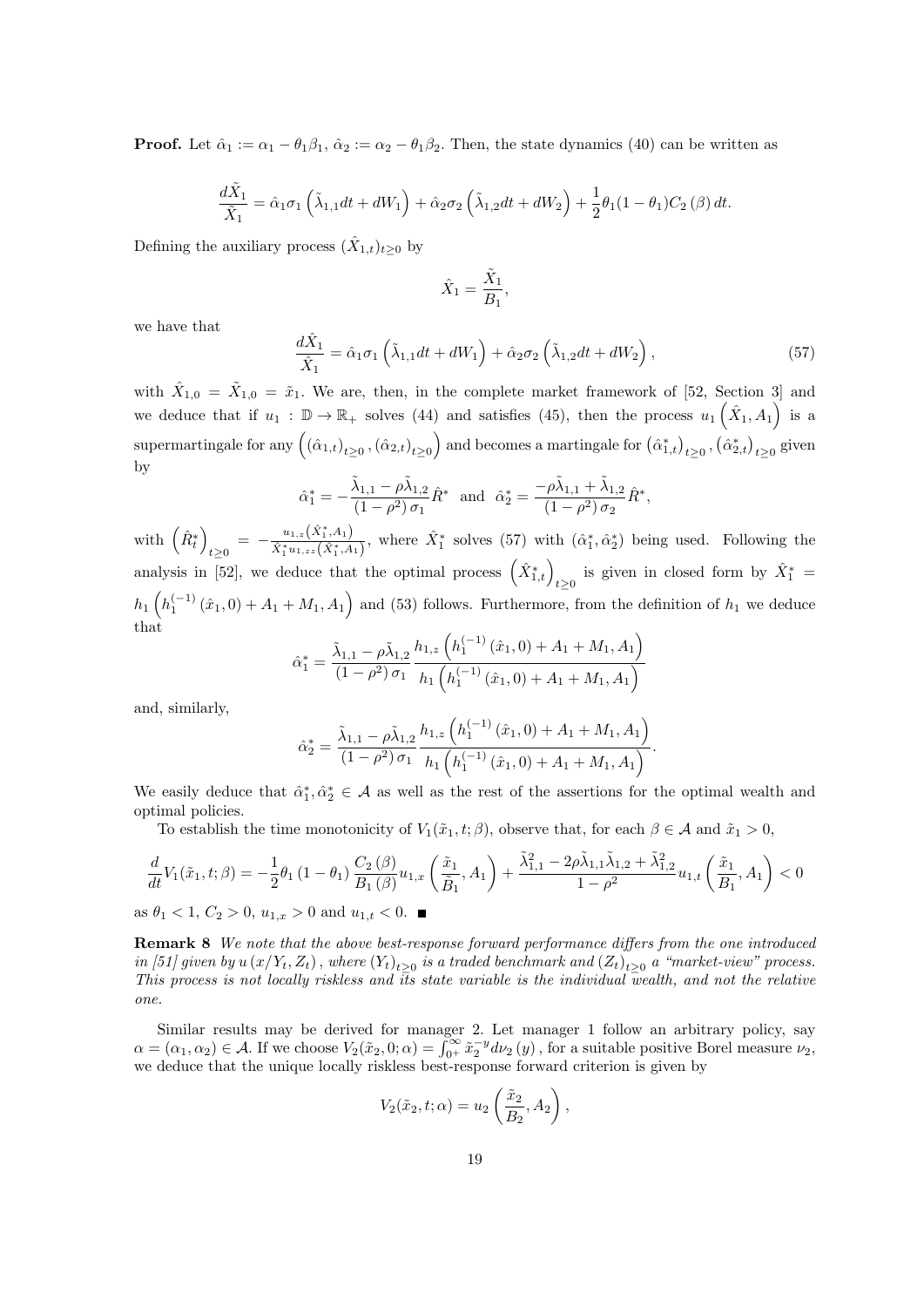with  $u_2$  solving (44) with  $u_2(z,0) = V_2(\tilde{x}_2,0;\alpha)$ ,  $(B_{2,t})_{t\geq 0} = e^{\frac{1}{2}\theta_2(1-\theta_2)\int_0^t C_1(\alpha)ds}$ ,  $(A_{2,t})_{t\geq 0} :=$  $(1 - \rho^2) \int_0^t \left( \tilde{\lambda}_{2,1}^2 - 2\rho \tilde{\lambda}_{2,1} \tilde{\lambda}_{2,2} + \tilde{\lambda}_{2,2}^2 \right) ds$  with  $\tilde{\lambda}_{2,1}, \tilde{\lambda}_{2,2}$  and  $C_1(\alpha)$  as in (43) and (38).

Furthermore, if  $(M_{2,t})_{t\geq 0} := \int_0^t \tilde{\lambda}_{2,1} dW_1 + \int_0^t \tilde{\lambda}_{2,2} dW_2$ ,  $h_2(z,t) := u_{2,z}^{(-1)} (e^{-z+\frac{t}{2}}, t)$  and  $(H_2)_{t\geq 0}$ defined as

$$
H_2 := \frac{h_{2,z} \left( h_2^{(-1)} \left( \tilde{x}_2, 0 \right) + A_2 + M_2, A_2 \right)}{h_2 \left( h_2^{(-1)} \left( \tilde{x}_2, 0 \right) + A_2 + M_2, A_2 \right)},\tag{58}
$$

then, the optimal wealth  $(\tilde{X}_{2,t}^*)_{t\geq 0}$  is given by  $\tilde{X}_2^* = B_2 h_2 \left( h_2^{(-1)} (\tilde{x}_2, 0) + A_2 + M_2, A_2 \right)$  and the policies  $(\beta^*_{1,t})_{t\geq 0}$ ,  $(\beta^*_{2,t})_{t\geq 0}$ , with

$$
\beta_1^* = \frac{\tilde{\lambda}_{2,1} - \rho \tilde{\lambda}_{2,2}}{(1 - \rho^2)\sigma_2} H_2 + \theta_2 \alpha_1, \qquad \beta_2^* = \frac{-\rho \tilde{\lambda}_{2,1} + \tilde{\lambda}_{2,2}}{(1 - \rho^2)\sigma_2} H_2 + \theta_2 \alpha_2
$$
\n(59)

are optimal.

Replacing  $\tilde{\lambda}_{1,1}, \tilde{\lambda}_{1,2}, \tilde{\lambda}_{2,1}\tilde{\lambda}_{2,2}$  in (41) and (43), yields the simplified forms (recall that  $\alpha = (\alpha_1, \alpha_2)$ and  $\beta = (\beta_1, \beta_2)$  in the original market dynamics,

$$
\begin{cases}\n a_1^* = \frac{\lambda_1 - \rho \lambda_2}{(1 - \rho^2)\sigma_1} H_1(\tilde{x}_1, \beta) + (1 - H_1(\tilde{x}_1, \beta)) \theta_1 \beta_1 \\
 a_2^* = \frac{-\rho \lambda_1 + \lambda_2}{(1 - \rho^2)\sigma_1} H_1(\tilde{x}_1, \beta) + (1 - H_1(\tilde{x}_1, \beta)) \theta_1 \beta_2,\n\end{cases}
$$
\n(60)

and

$$
\begin{cases}\n\beta_1^* = \frac{\lambda_1 - \rho \lambda_2}{(1 - \rho^2)\sigma_1} H_2\left(\tilde{x}_2, \alpha\right) + \left(1 - H_2\left(\tilde{x}_2, \alpha\right)\right) \theta_2 \alpha_1, \\
\beta_2^* = \frac{-\rho \lambda_1 + \lambda_2}{(1 - \rho^2)\sigma_1} H_2\left(\tilde{x}_2, \alpha\right) + \left(1 - H_2\left(\tilde{x}_2, \alpha\right)\right) \theta_2 \alpha_2.\n\end{cases} \tag{61}
$$

Discussion: The best-response forward criterion (rewritten with more explicit notation) is given by the locally riskless process  $u_1\left(\frac{\tilde{x}_1}{B_1(\beta,\rho,\theta_1)},A_1(\lambda,\sigma,\beta;\rho,\theta_1)\right)$ . This representation and the fact that processes  $A_1, B_1$  depend on competitor's policy imply that the stochastic updating of the manager's investment goals are affected by the competitor's actions (a well-evidenced empirical result as we have previously argued). Note also that the process  $B_1$  is higher than 1 and depends only on the competitor's policy  $\beta$ , the correlation  $\rho$ , and the competition parameter  $\theta_1$ . It is increasing in  $\theta_1$ , when  $\theta_1 \in (0, \frac{1}{2})$ , and decreasing when  $\theta_1 \in (\frac{1}{2}, 1)$ , with maximum discounting at  $\theta_1 = \frac{1}{2}$ . The discounting vanishes at the limiting values  $\theta_1 = 0, 1$ . For  $\rho^2 \neq 1$ , the process  $C_2(\beta_1, \beta_2; \rho) > 0$  is jointly convex in  $(\beta_1, \beta_2)$  and achieves a global minimum at  $(0, 0)$ . The process  $A_1(\lambda, \sigma, \beta, \theta_1)$  is non-decreasing in time and represents a stochastic time change. Furthermore, its time derivative is convex in the competition parameter  $\theta_1$ .

The case when manager 2 uses policies  $(\beta_{1,t}^0)_{t\geq0}, (\beta_{2,t}^0)_{t\geq0}$  with  $\beta_1^0 = -\frac{\lambda_1-\rho\lambda_2}{(1-\rho^2)\sigma_1}, \beta_2^0 = -\frac{\lambda_1-\rho\lambda_2}{(1-\rho^2)\sigma_2}$ requires special attention. Therein, the modified risk premia vanish at all times,  $\tilde{\lambda}_{1,1} = \tilde{\lambda}_{1,2} = 0$ , and thus the "personalized" fictitious market  $\mathcal{M}_1^d$  becomes worthless. In turn,  $A_1 = M_1 = 0$ , and  $\alpha_1^* = \theta_1 \beta_1^0$  and  $\alpha_1^* = \theta_1 \beta_2^0$ . Therefore, the optimal risky strategy is to simply follow fraction  $\theta_1$  of this specific competitor's strategy. This yields  $\tilde{X}_1^* = B_1 \tilde{x}_1$ , with  $B_1 := e^{\frac{1}{2}\theta_1(1-\theta_1)(1-\rho^2)} \int_0^t (\lambda_1 + \lambda_2)^2 ds$  and, thus,  $(V_1(\tilde{X}_1^*, t; \beta^0))$  $t \geq 0$  =  $u_1(\tilde{x}_1, 0)$ . This is intuitively pleasing and consistent with the fact that, in a worthless market, the performance criterion should not change with time (provided all quantities are expressed in discounted units).

The optimal policy is given both via a feedback and in closed form (cf. (54) and (56)). The feedback control depends on wealth only through the random function  $R_1(z, t)$ , which is the relative risk tolerance associated with  $u_1(z,t)$ . Using the results in [52], we deduce that  $R_1(z,t)$ , and thus  $\alpha_1(z, t)$  and  $\alpha_2(z, t)$ , are decreasing in time and non-increasing in z.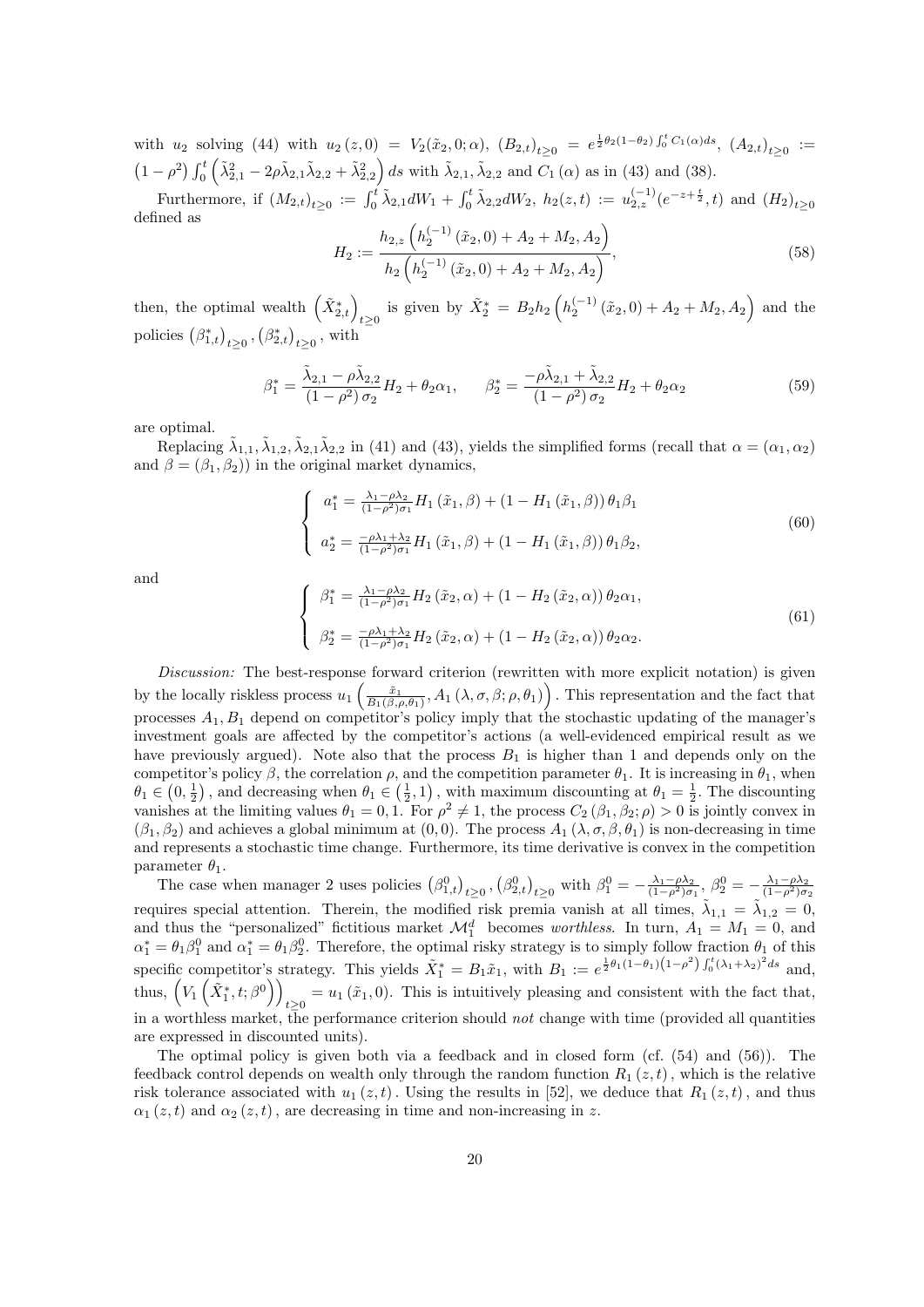#### 3.1.1 The CRRA case

Let the measure in (45) be a Dirac,  $\nu_1(dy) = \delta_{\frac{1}{\gamma_1}}$ ,  $\gamma_1 > 0$ . Then,  $h_1(z,t) = e^{\frac{z}{\gamma_1} - \frac{1}{2}(\frac{1}{\gamma_1})^2 t}$  and  $H_1(\tilde{x}_1, \beta) = \frac{1}{\gamma_1}$  (cf. (46) and (50)). Criterion (52) becomes

$$
V_1(\tilde{x}_1, t; \beta) = \frac{1}{1 - \gamma_1} \left(\frac{\tilde{x}_1}{B_1}\right)^{1 - \gamma_1} e^{-\frac{1}{2} \frac{1 - \gamma_1}{\gamma_1} A_1},
$$

and, this is the unique locally riskless homothetic criterion associated with  $\gamma_1$ . The optimal policies and optimal wealth processes are given by (56) and (53),

$$
\alpha_1^* = \frac{1}{\gamma_1} \frac{\lambda_1 - \rho \lambda_2}{(1 - \rho^2) \sigma_1} + \left(1 - \frac{1}{\gamma_1}\right) \theta_1 \beta_1,
$$
  

$$
\alpha_2^* = \frac{1}{\gamma_1} \frac{-\rho \lambda_1 + \lambda_2}{(1 - \rho^2) \sigma_2} + \left(1 - \frac{1}{\gamma_1}\right) \theta_1 \beta_2
$$

and  $\tilde{X}_1^* = \tilde{x}_1 e^{\frac{1}{\gamma_1} \left(1 - \frac{1}{2\gamma_1}\right) A_1 + \frac{1}{\gamma_1} M_1} B_1$ . We recall that there is no assumption for the preferences of manager 2, only that she follows an arbitrary policy  $\beta \in \mathcal{A}$ .

Similarly, let manager 1 follow policy  $\alpha = (\alpha_1, \alpha_2)$ . If  $\nu_2(dy) = \delta_{\frac{1}{\gamma_2}}$ , for  $\gamma_2 > 0$ ,  $\gamma_2 \neq 1$ , the unique locally riskless best-response forward criterion for manager 2 with initial condition  $V_2(\tilde{x}_2, 0; \alpha) = \frac{\tilde{x}_2^{1-\gamma_2}}{1-\gamma_2}$ is given by

$$
V_2(\tilde{x}_2, t; \alpha) = \frac{1}{1 - \gamma_2} \left(\frac{\tilde{x}_2}{B_2}\right)^{1 - \gamma_2} e^{-\frac{1}{2} \frac{1 - \gamma_2}{\gamma_2} A_2},
$$

and the optimal policies and optimal wealth by

$$
\beta_1^* = \frac{1}{\gamma_2} \frac{\lambda_1 - \rho \lambda_2}{(1 - \rho^2)\sigma_1} + \left(1 - \frac{1}{\gamma_2}\right) \theta_2 a_1, \quad \beta_2^* = \frac{1}{\gamma_2} \frac{-\rho \lambda_1 + \lambda_2}{(1 - \rho^2)\sigma_2} + \left(1 - \frac{1}{\gamma_2}\right) \theta_2 a_2 \tag{62}
$$

and  $\tilde{X}_{2,t}^* = \tilde{x}_2 e^{\frac{1}{\gamma_2} \left(1 - \frac{1}{2\gamma_2}\right) A_2 + \frac{1}{\gamma_2} M_2} B_2.$ 

### 3.2 Forward Nash equilibrium

The forward Nash equilibrium is defined as in Definition 5. To find the equilibrium strategies  $(\alpha_t^*)_{t\geq 0}$ ,  $(\beta_t^*)_{t\geq 0}$  one then needs to solve the non-linear system (cf. (60) and (61)),

$$
\begin{cases}\na_1^* = \frac{\lambda_1 - \rho \lambda_2}{(1 - \rho^2)\sigma_1} H_1\left(\tilde{x}_1, \beta^*\right) + \left(1 - H_1\left(\tilde{x}_1, \beta^*\right)\right) \theta_1 \beta_1^* \\
a_2^* = \frac{-\rho \lambda_1 + \lambda_2}{(1 - \rho^2)\sigma_2} H_1\left(\tilde{x}_1, \beta^*\right) + \left(1 - H_1\left(\tilde{x}_1, \beta^*\right)\right) \theta_1 \beta_2^* \\
\beta_1^* = \frac{\lambda_1 - \rho \lambda_2}{(1 - \rho^2)\sigma_1} H_2\left(\tilde{x}_2, \alpha^*\right) + \left(1 - H_2\left(\tilde{x}_2, \alpha^*\right)\right) \theta_2 \alpha_1^* \\
\beta_2^* = \frac{-\rho \lambda_1 + \lambda_2}{(1 - \rho^2)\sigma_2} H_2\left(\tilde{x}_2, \alpha^*\right) + \left(1 - H_2\left(\tilde{x}_2, \alpha^*\right)\right) \theta_2 \alpha_2^*. \n\end{cases}\n\tag{63}
$$

The system is in general difficult to solve unless for special cases, one of which is examined next.

#### 3.2.1 The CRRA case

We derive explicit solutions when both managers have homothetic forward criteria using  $(62)$  and (63).

**Proposition 9** Let  $\gamma_1, \gamma_2 > 0$  with  $\gamma_1, \gamma_2 \neq 1$ , and assume that  $\gamma_1 \gamma_2 - \theta_1 \theta_2 (1 - \gamma_1)(1 - \gamma_2) \neq 0$ . Then, the Nash equilibrium strategies  $(\alpha_t^*)_{t\geq 0}$ ,  $(\beta_t^*)_{t\geq 0}$  are given as

$$
\alpha_1^* = c_\alpha \frac{\lambda_1 - \rho \lambda_2}{\sigma_1 (1 - \rho^2)} \quad \text{and} \quad \alpha_2^* = c_\alpha \frac{\lambda_2 - \rho \lambda_1}{\sigma_2 (1 - \rho^2)} \tag{64}
$$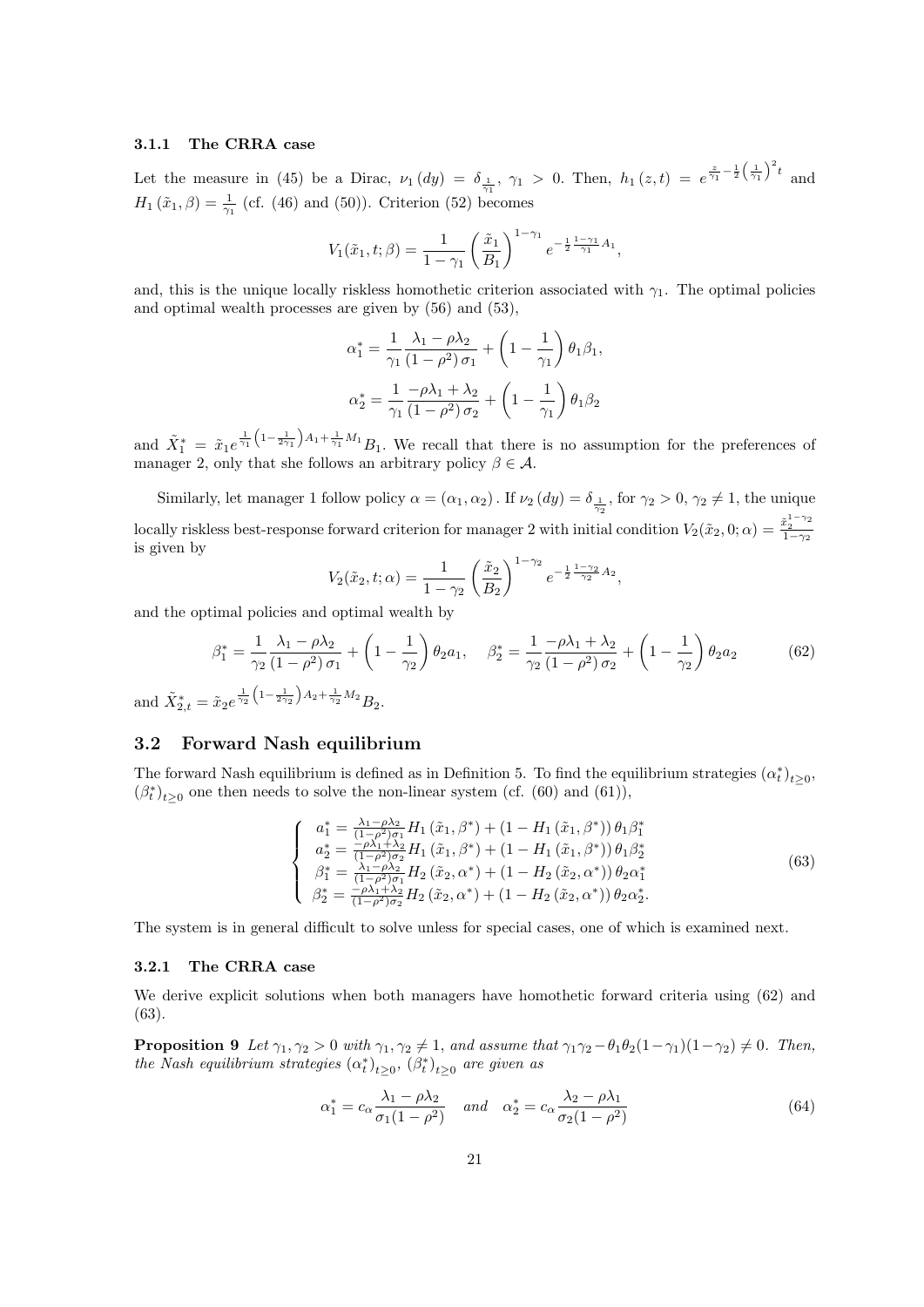$$
\beta_1^* = c_\beta \frac{\lambda_1 - \rho \lambda_2}{\sigma_1 (1 - \rho^2)} \quad \text{and} \quad \beta_2^* = c_\beta \frac{\lambda_2 - \rho \lambda_1}{\sigma_2 (1 - \rho^2)} \tag{65}
$$

where the constants  $c_{\alpha}$  and  $c_{\beta}$  are defined as

$$
c_{\alpha} := \frac{\gamma_2 + \theta_1(\gamma_1 - 1)}{\gamma_1 \gamma_2 - \theta_1 \theta_2 (1 - \gamma_1)(1 - \gamma_2)}, \quad c_{\beta} := \frac{\gamma_1 + \theta_2(\gamma_2 - 1)}{\gamma_1 \gamma_2 - \theta_1 \theta_2 (1 - \gamma_1)(1 - \gamma_2)}.
$$

**Proof.** Taking into account (62), we get that system (63) becomes linear. Assumption  $\gamma_1\gamma_2-\theta_1\theta_2(1-\theta_1)$  $\gamma_1(1-\gamma_2) \neq 0$  guarantees that the determinant is different than zero and hence the system admits a unique solution. Simple calculations imply (64) and (65) and standing assumptions on  $\lambda_1$  and  $\lambda_2$ yield the admissibility of the equilibrium investment strategies.  $\blacksquare$ 

Similarly to the asset specialization setting, the Nash equilibrium strategies (64) and (65) have the same form as the ones in the log-normal market and backward utility maximization criteria (see [9, Proposition 2]). All conclusions in [9] hold for the general Itô-diffusion setting we assume herein.

# 4 Conclusions and extensions

We have studied portfolio allocations of two fund managers when they incorporate relative performance concerns. We have looked at the asset specialization and asset diversification settings in an Itô-diffusion market. For both these cases, we have considered the best response and the Nash equilibria. We studied these issues in a new framework we introduce herein that is based on forward performance criteria. These criteria allow for "real-time" updating of both the model coefficients and the competitor's policies as well as for flexible horizons. Thus, we considerably generalize the existing work on the subject by allowing i) a considerably more general market model, ii) no a priori modeling of the competitor's policy and iii) flexible investment horizons. Next, we discuss some possible extensions.

i) Multi-frequencies: In all cases herein, we have assumed that model selection, trading and relative/competitive performance valuation are all aligned and, furthermore, that they all occur continuously in time. In reality, however, these three fundamental attributes are not synchronized. A more realistic scenario would allow trading to take place more frequently than model selection, and relative performance evaluation to occur less frequently than trading. Note that the most extreme case is in the classical expected utility problem in which the terminal utility is specified only once, at initial time, with no further risk preference adjustment.

With regards to the relative frequency of trading and model selection, it is more realistic to assume that the model is selected for some trading period ahead, say a week, and that within this week, trading takes place in discrete or continuous time. When relative performance is involved, the distinct scales of time evolution are more critical, for each fund manager typically announces her performance at discrete times and not continuously.

ii) Information about market and competitors: Information availability and acquisition for both the market and the competitor's behavior and performance are of tantamount importance. In the existing literature it is assumed that both managers have full access to both the market(s) and risk preferences. While we relax the requirement that neither the model dynamics nor the competitor's input (risk preferences, chosen policy and investment horizon) need to be a priori modeled, we do assume that any information - acquired in real time - about them is available to both managers, together with their relative bias parameters. These assumptions are partially supported by existing results; see, for example, [37], where it is argued that managers acquire such information from the realized, and publicly available, returns of their piers.

However, several "under-specification" issues remain open, especially in terms of the manager's risk preferences, specialized knowledge and past performance. For example, it might be more realistic to assume that at the end of each relative evaluation period, each fund manager receives information about the performance of the other and, right after, formulates a view about the possible upcoming performance till the end of the next evaluation period. This will partially address the absence of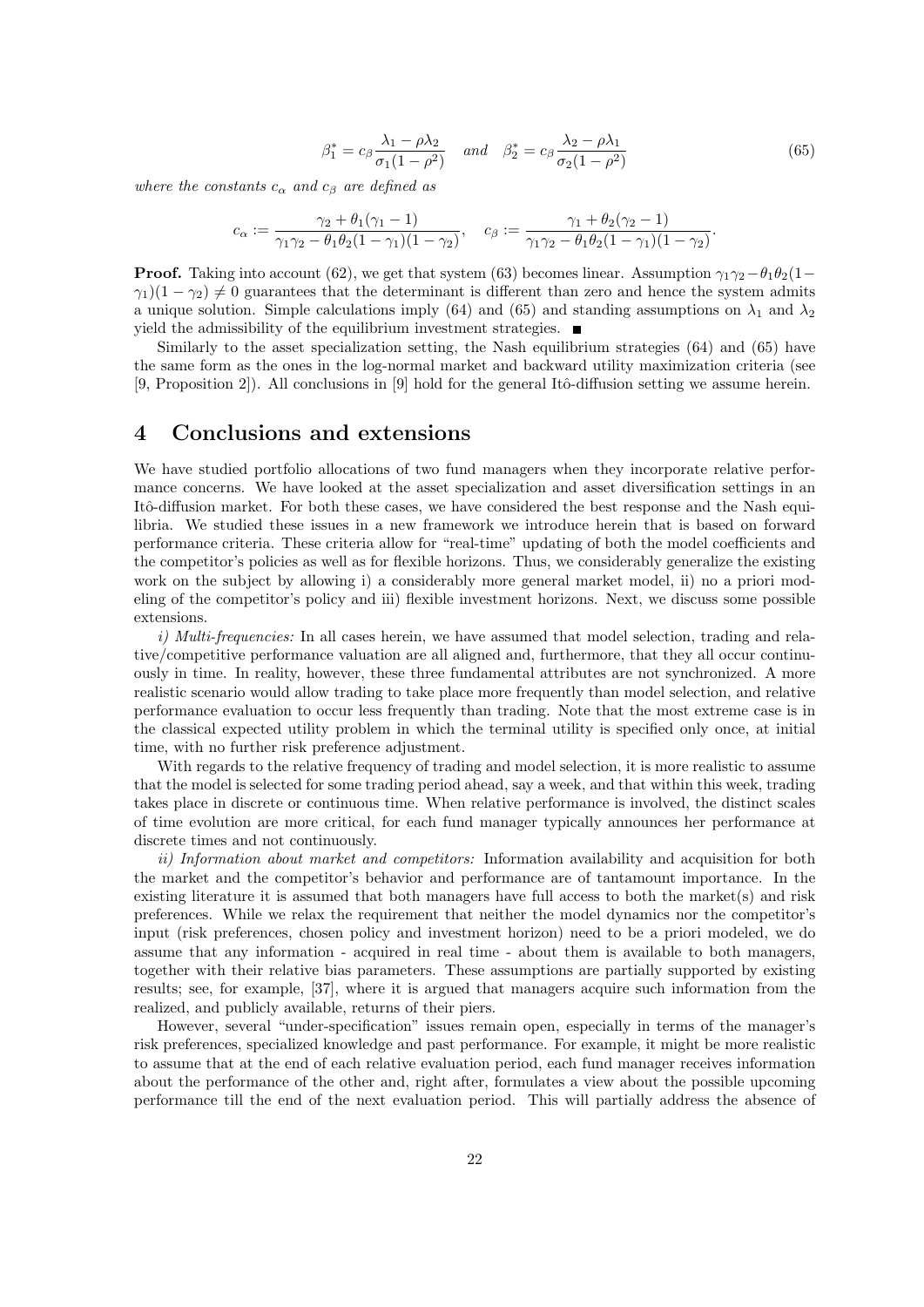complete information under asset specialization. In this case, injecting personal views could lead to a forward Black-Litterman type criterion under competition.

iii) Beyond locally riskless and reduced form relative performance/competition criteria: Herein, we worked with criteria that are, from the one hand, locally riskless processes and, from the other, of the "homogeneous" scaling (7) and (8). In general, relative performance concerns might be modeled, at the level of the criterion, by arbitrary  $\mathcal{F}_t$ -adapted processes, say  $C_1(x_2, t)$  and  $C_2(x_1, t)$ . These processes might then model, in a more refined way, the competition dependence on past performance of the competitors, market conditions and time in a more realistic way.

In a different direction, the forward criteria might have volatility, which would capture uncertainty about the model dynamics and/or the competitor's beliefs and policies. We will then work with criteria of the form

$$
dU_1(x_1, x_2, t) = b_{1,t}(x_1, C_1(x_2, t), t) dt + a_{1,1,t}(x_1, C_1(x_2, t), t) dW_{1,t} + \alpha_{1,2,t}(x_1, C_1(x_2, t), t) dW_{2,t}
$$

and

$$
dU_2(x_1, x_2, t) = b_{2,t} \left( C_2(x_1, t), x_2, t \right) dt + a_{2,1,t} \left( C_2(x_1, t), x_2 \right) dW_{1,t} + a_{2,2,t} \left( C_2(x_1, t), x_2, t \right) dW_{2,t},
$$

with the volatilities  $(a_{1,1,t}, a_{1,2,t})_{t\geq 0}$  and  $(a_{2,1,t}, a_{2,2,t})_{t\geq 0}$  being adapted and manager-specific input processes. Proceeding as in [53] we would then obtain a stochastic PDE (rather than a random one) with coefficients depending on the evolving market dynamics and the competitor's policies. As in the absence of relative concerns, these equations will be ill-posed and degenerate with little, if any, tractability. In turn, the systems related to the forward Nash equilibria (cf. (31) and (63)) would be systems of such infinite dimensional equations.

In a different direction, relative forward criteria may be modeled as discrete or a combination of discrete and continuous-time processes for different, possible nested, time regimes, associated with distinct frequencies as discussed above. For discrete processes, predictability is a natural assumption (see [3] as well as [62] for a binomial model and adaptive market parameter selection).

## References

- [1] A. B. Abel. Asset prices under habit formation and catching up with the Joneses. The American Economic Review, 80(2):38–42, 1990.
- [2] A. G. Ahearne, W. L. Griever, and F. E. Warnock. Information costs and home bias: An analysis of US holdings of foreign equities. Journal of International Economics, 62(2):313–336, March 2004.
- [3] B. Angoshtari, T. Zariphopoulou, and X. Y. Zhou. Predictable forward performance processes: The binomial case. SIAM Journal on Control and Optimization, 58(1):327–347, 2020.
- [4] M. Anthropelos. Forward exponential performances: Pricing and optimal risk sharing. SIAM Journal on Financial Mathematics, 5(1):626–655, 2014.
- [5] L. Avanesyan, M. Shkolnikov, and R. Sircar. Construction of forward performance processes in stochastic factor models and an extension of Widder's theorem. To appear in Finance and Stochastics, available at https://arxiv.org/pdf/1805.04535.pdf, 2018.
- [6] B. M. Barber, X. Huang, and T. Odean. Which Factors Matter to Investors? Evidence from Mutual Fund Flows. The Review of Financial Studies, 29(10):2600–2642, 2016.
- [7] N. Barberis and M. Huang. Stocks as lotteries: The implications of probability weighting for security prices. The American Economic Review, 98(5):2066–2100, 2008.
- [8] S. Basak and D. Makarov. Strategic asset allocation in money management. Journal of Finance, 69(1):179–217, 02 2014.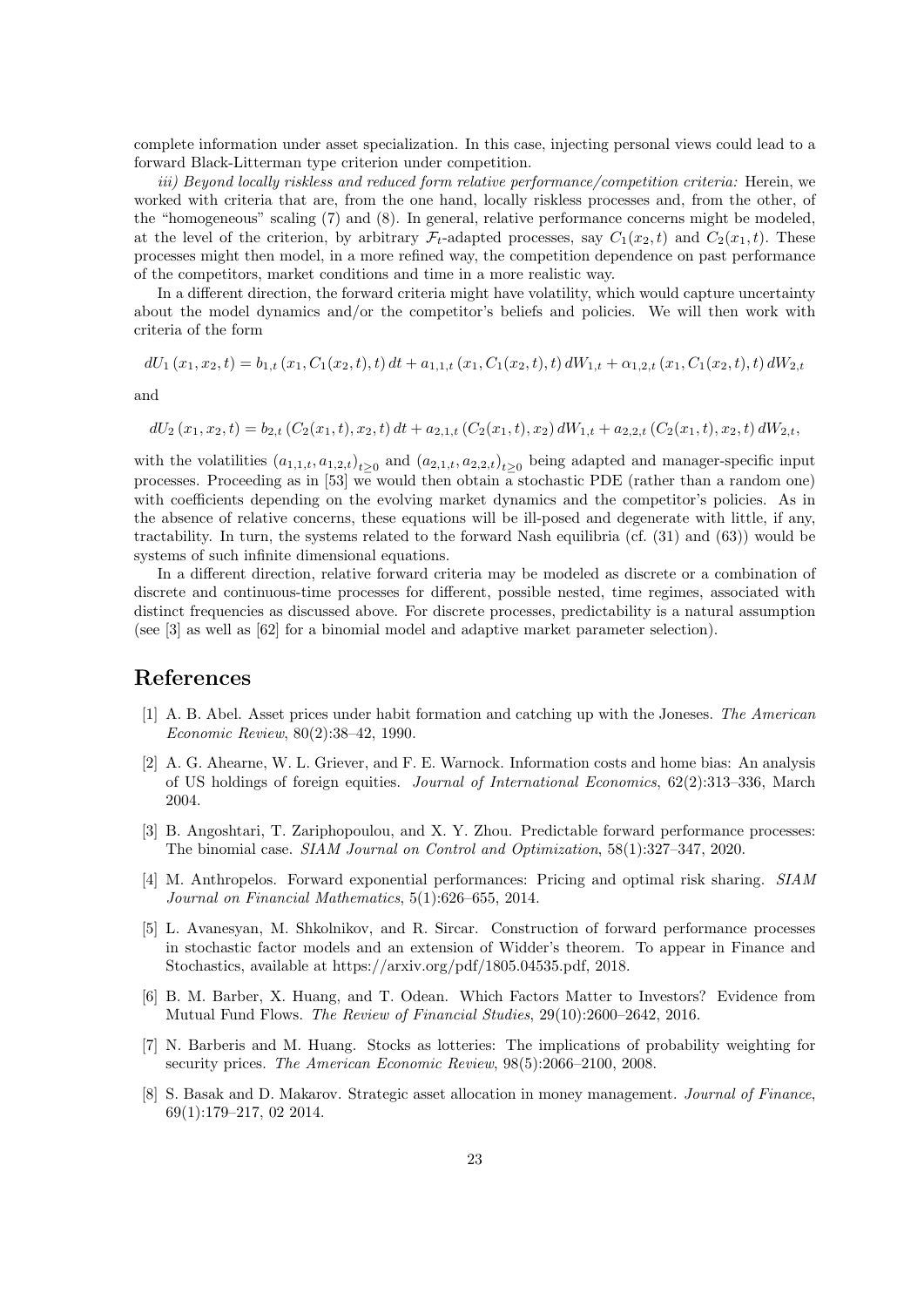- [9] S. Basak and D. Makarov. Competition among portfolio managers and asset specialization. Paris December 2014 Finance Meeting EUROFIDAI - AFFI Paper, September 2015.
- [10] S. Basak, A. Pavlova, and A. Shapiro. Optimal asset allocation and risk shifting in money management. The Review of Financial Studies, 20(5):1583–1621, 2007.
- [11] J. B. Berk and J. H. van Binsbergen. Measuring skill in the mutual fund industry. Journal of Financial Economics, 118(1):1–20, 2015.
- [12] F. Berrier, C. Rogers, and M. Tehranchi. A characterization of forward utility functions. Prerprint, May 2009.
- [13] J. Bielagk, A. Lionnet, and G. D. Reis. Equilibrium pricing under relative performance concerns. SIAM Journal on Financial Mathematics, 8(1):435–482, 2017.
- [14] A. Bodnaruk and A. Simonov. Loss-averse preferences, performance, and career success of institutional investors. The Review of Financial Studies, 29(11):3140–3176, 2016.
- [15] M. J. Brennan. The optimal number of securities in a risky asset portfolio when there are fixed costs of transacting: Theory and some empirical results. Journal of Financial and Quantitative Analysis, 10(03):483–496, September 1975.
- [16] K. Brown, W. V. Harlow, and L. Starks. Of tournaments and temptations: An analysis of managerial incentives in the mutual fund industry. The Journal of Finance, 51(1):85–110, 1996.
- [17] H. H. Cao, T. Wang, and H. H. Zhang. Model uncertainty, limited market participation, and asset prices. The Review of Financial Studies, 18(4):1219–1251, 2005.
- [18] H.-l. Chen and G. G. Pennacchi. Does prior performance affect a mutual fund's choice of risk? theory and further empirical evidence. Journal of Financial and Quantitative Analysis, 44(04):745– 775, August 2009.
- [19] J. Chevalier and G. Ellison. Risk taking by mutual funds as a response to incentives. Journal of Political Economy, 105(6):1167–1200, 1997.
- [20] J. Chevalier and G. Ellison. Career concerns of mutual fund managers. The Quarterly Journal of Economics, 114(2):389–432, 1999.
- [21] J. D. Coval and T. J. Moskowitz. Home bias at home: Local equity preference in domestic portfolios. The Journal of Finance, 54(6):2045–2073, 1999.
- [22] D. Cuoco and R. Kaniel. Equilibrium prices in the presence of delegated portfolio management. Journal of Financial Economics, 101(2):264–296, 2011.
- [23] X. Dong, S. Feng, and R. Sadka. Liquidity risk and mutual fund performance. Management Science, 65(3):1020-1041, 2019.
- [24] G.-E. Espinosa and N. Touzi. Optimal investement under relative performance concerns. Mathematical Finance, 25(2):221–257, 2015.
- [25] M. A. Ferreira, A. Keswani, A. F. Miguel, and S. B. Ramos. The determinants of mutual fund performance:A cross-country study. Review of Finance, 17(2):483–525, 2013.
- [26] C. Frei and G. D. Reis. A financial market with interacting investors: does an equilibrium exist? Mathematics and Financial Economics, 4:161–182, 2011.
- [27] K. R. French and J. M. Poterba. Investor diversification and international equity markets. American Economic Review, 81(2):222–226, May 1991.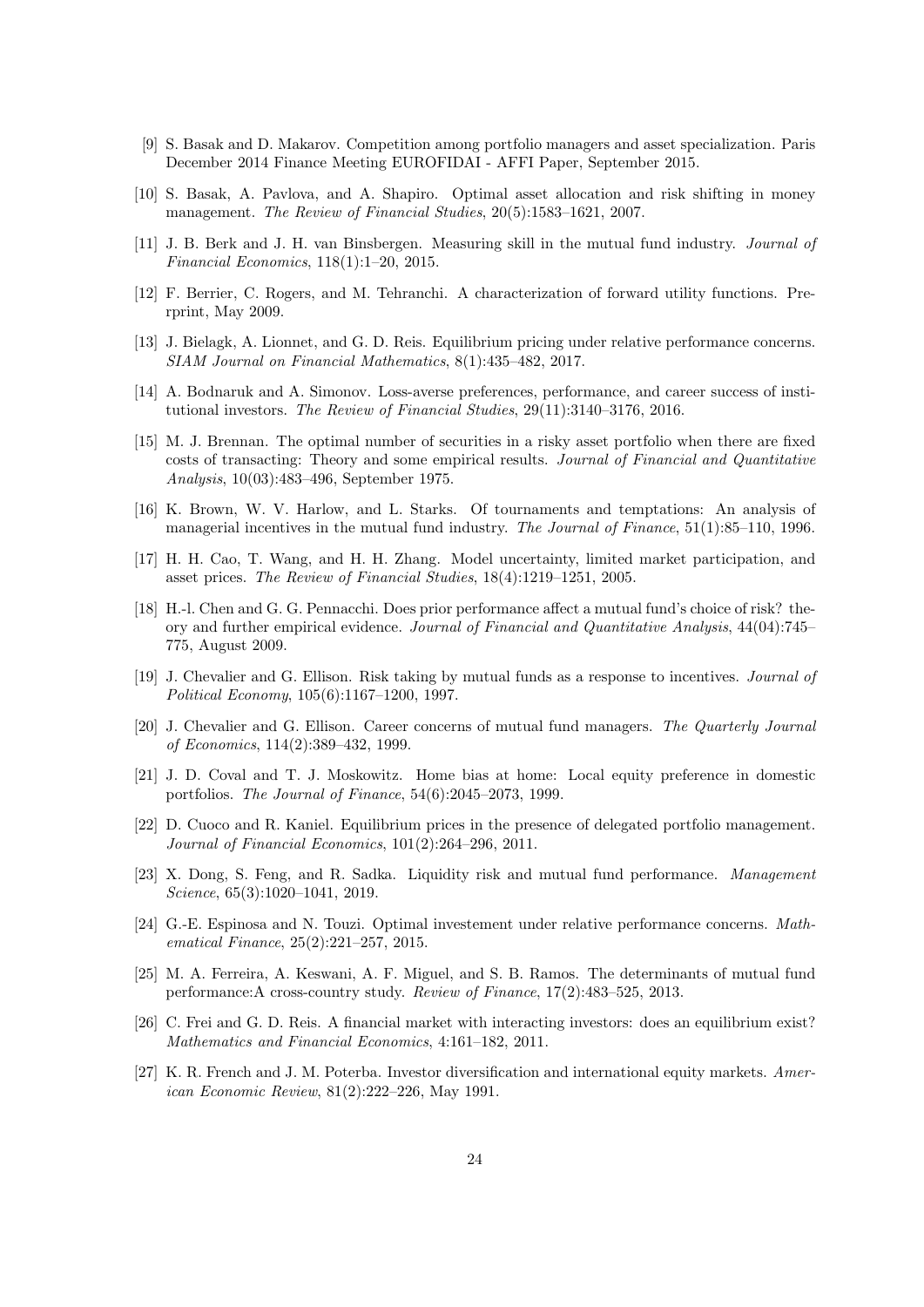- [28] S. Gallaher, R. Kaniel, and L. T. Starks. Madison avenue meets wall street: Mutual fund families, competition and advertising. Working paper, January 2006.
- [29] T. Geng. Essays on forward portfolio theory and financial time series modeling. Ph.D. Thesis, University of Texas at Austin, 2017.
- [30] J.-P. Gómez, R. Priestley, and F. Zapatero. Implications of keeping-up-with-the-Joneses behavior for the equilibrium cross section of stock returns: International evidence. The Journal of Finance, 64(6):2703–2737, 2009.
- [31] Z. He and A. Krishnamurthy. Intermediary asset pricing. American Economic Review, 103(2):732–770, April 2013.
- [32] J. Huang, C. Sialm, and H. Zhang. Risk shifting and mutual fund performance. The Review of Financial Studies, 24(8):2575–2616, 2011.
- [33] M. Kacperczyk, C. Sialm, and L. Zheng. On the industry concentration of actively managed equity mutual funds. The Journal of Finance, 60(4):1983–2011, 2005.
- [34] S. Källblad, J. Oblój, and T. Zariphopoulou. Dynamically consistent investment under model uncertainty: The robust forward criteria. Finance and Stochastics, 22:879–918, 2018.
- [35] N. E. Karoui and M. Mrad. An exact connection between tow solvable SDEs and a nonlinear utility stochastic PDE. SIAM Journal on Financial Mathematics, 4(1):697–736, 2014.
- [36] A. Kempf, S. Ruenzi, and T. Thiele. Employment risk, compensation incentives, and managerial risk taking: Evidence from the mutual fund industry. Journal of Financial Economics, 92(1):92– 108, April 2009.
- [37] R. S. J. Koijen. The cross-section of managerial ability, incentives, and risk preferences. The Journal of Finance, 69(3):1051–1098, 2014.
- [38] J. L. Koski and J. Pontiff. How are derivatives used? Evidence from the mutual fund industry. Journal of Finance, 54(2):791–816, 1999.
- [39] D. Lacker and T. Zariphopoulou. Mean field and N-agent games for optimal investment under relative performance criteria. Mathematical Finance, 29(4):1003–1038, 2019.
- [40] T. Leung, R. Sircar, and T. Zariphopoulou. Forward indifference valuation of American options. Stochastics, 84(5-6):741–770, 2012.
- [41] B. Li, P. Luo, and D. Xiong. Equilibrium strategies for alpha-maxmin expected utility maximization. SIAM Journal on Financial Mathematics, 10(2):394–429, 2019.
- [42] G. Liang and T. Zariphopoulou. Representation of homothetic forward performance processes in stochastic factor models via ergodic and infinite horizon BSDE. SIAM Journal on Financial Mathematics, 8(1):344–372, 2017.
- [43] A. W. Lynch and D. K. Musto. How investors interpret past fund returns. The Journal of Finance, 58(5):2033–2058, 2003.
- [44] R. C. Merton. A simple model of capital market equilibrium with incomplete information. The Journal of Finance, 42(3):483–510, 1987.
- [45] T. Mitton and K. Vorkink. Equilibrium underdiversification and the preference for skewness. The Review of Financial Studies, 20(4):1255–1288, 2007.
- [46] O. Mostovyi. Optimal investment with intermediate consumption and random endowment. Mathematical Finance, 27(1):96–114, 2017.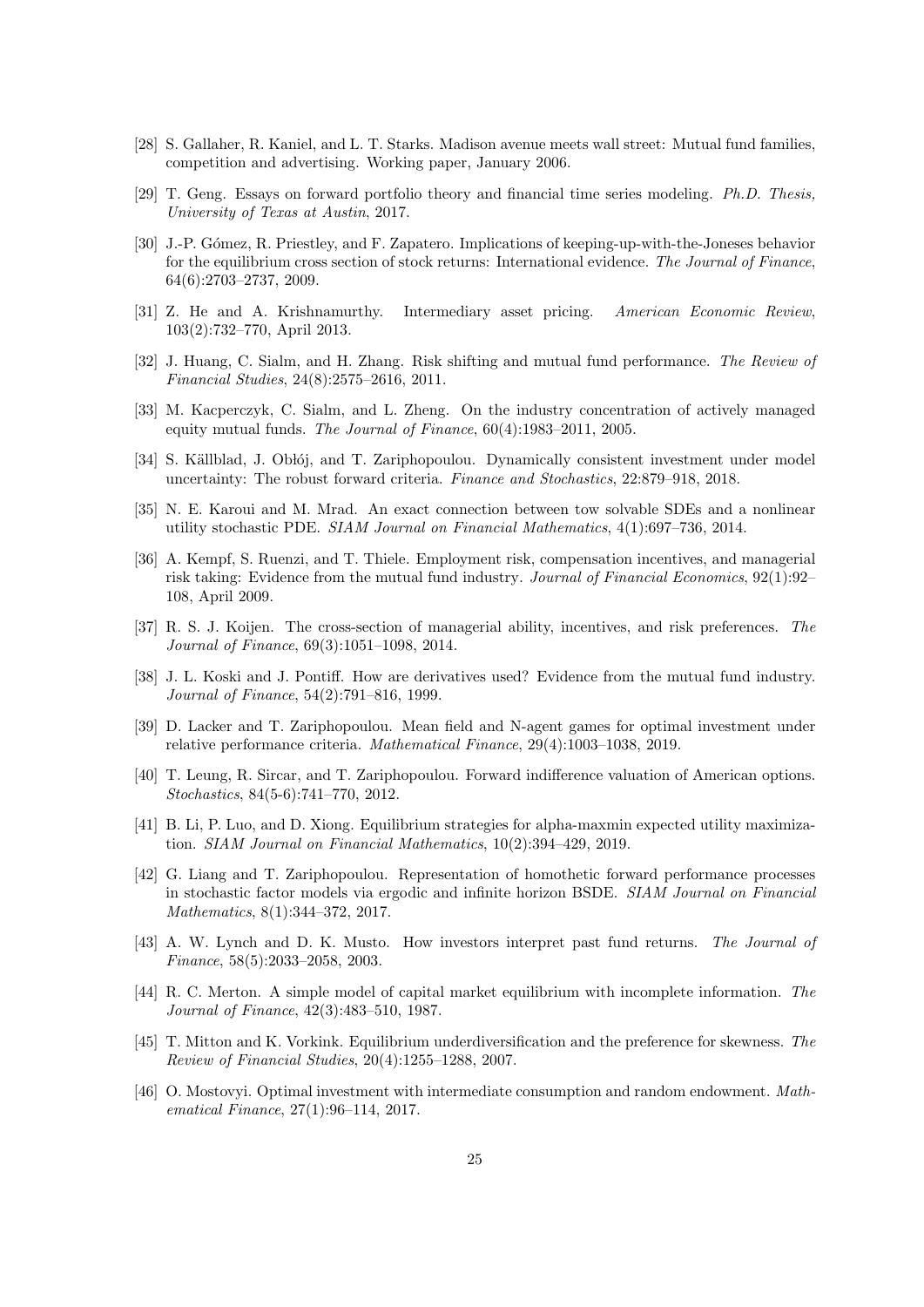- [47] O. Mostovyi and M. Sîrbu. Optimal investment and consumption with labor income in incomplete markets. Annals of Applied Probability, 30(2):747–787, 04 2020.
- [48] S. Mukerji and J.-M. Tallon. Ambiguity aversion and incompleteness of financial markets. The Review of Economic Studies, 68(4):883–904, 2001.
- [49] M. Musiela and T. Zariphopoulou. Investments and forward utilities. Technical report, University of Texas at Austin, 2006.
- [50] M. Musiela and T. Zariphopoulou. Derivative pricing, investment management and the term structure of exponential utilities: The case of binomial model. Princeton University Press, 2009.
- [51] M. Musiela and T. Zariphopoulou. Portfolio choice under dynamic investment performance criteria. Quantitative Finance, 9(2):161–170, 2009.
- [52] M. Musiela and T. Zariphopoulou. Portfolio choice under space-time monotone performance criteria. SIAM Journal on Financial Mathematics, 1(1):326–365, 2010.
- [53] M. Musiela and T. Zariphopoulou. Stochastic partial differential equations and portfolio choice. Contemporary Quantitative Finance, pages 195–215, 2010.
- [54] S. Nadtochiy and M. Tehranchi. Optimal investment for all time horizons and martin boundary of space-time diffusions. Mathematical Finance, 27(2):438–470, 2017.
- [55] S. Nadtochiy and T. Zariphopoulou. A class of homothetic forward investment performance process with non-zero volatility. Inspired by Finance: The Musiela Festschrift, pages 475–505, 2014.
- [56] G. D. Reis and V. Platonov. Forward utilities and mean-field games under relative performance concerns, 2020. Sumbitted for publication, available at https://arxiv.org/abs/2005.09461.
- [57] K. Ron, S. Tompaidis, and T. Zhou. Impact of managerial commitment on risk taking with dynamic fund flows. Preprint, April 2016.
- [58] H. S. S. Kou and T. Zariphopoulou. Axiomatic construction of the forward performance criterion. work in progress, 2021.
- [59] W. F. Sharpe. Mutual fund performance. The Journal of Business, 39:119–119, 1965.
- [60] M. Shkolnikov, R. Sircar, and T. Zariphopoulou. Asymptotic analysis of forward performance processes in incomplete markets and their ill-posed HJB equations. SIAM Journal on Financial Mathematics, 7(1):588–618, 2016.
- [61] E. R. Sirri and P. Tufano. Costly search and mutual fund flows. The Journal of Finance, 53(5):1589–1622, 1998.
- [62] M. S. Strub and X. Y. Zhou. Evolution of the Arrow–Pratt measure of risk-tolerance for predictable forward utility processes. Finance and Stochastics, 25:331–358, 2021.
- [63] R. Uppal and T. Wang. Model misspecification and underdiversification. The Journal of Finance, 58(6):2465–2486, 2003.
- [64] J. H. van Binsbergen, M. W. Brandt, and R. S. J. Koijen. Optimal decentralized investment management. The Journal of Finance, 63(4):1849–1895, 2008.
- [65] S. Van Nieuwerburch and L. Veldkamp. Information immobility and the home bias puzzle. The Journal of Finance, 64(3), 2009.
- [66] W. Wagner. Systemic liquidation risk and the diversity-diversification trade-off. The Journal of Finance, 66(4):1141–1175, 2011.